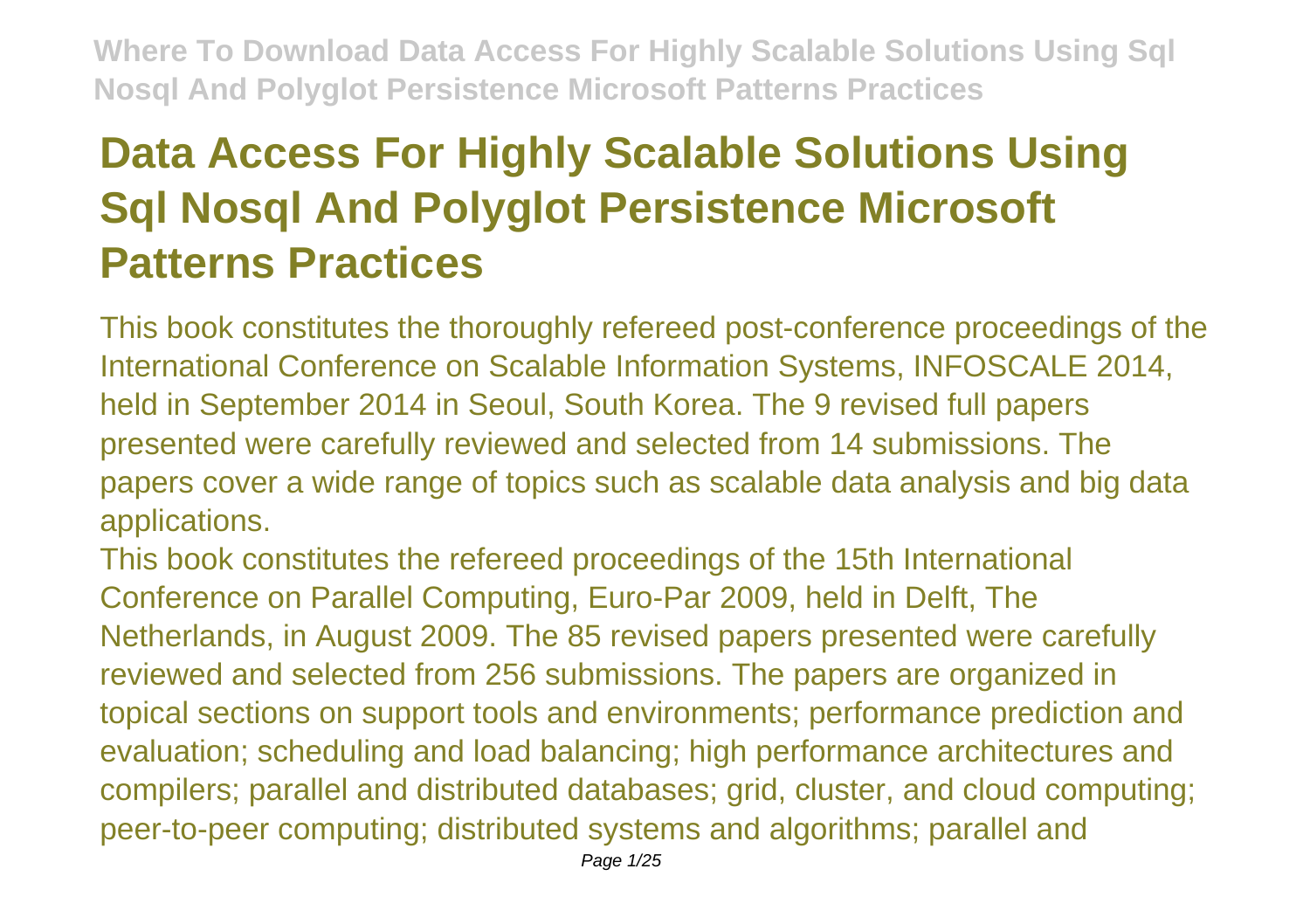distributed programming; parallel numerical algorithms; multicore and manycore programming; theory and algorithms for parallel computation; high performance networks; and mobile and ubiquitous computing.

For more than 20 years, Network World has been the premier provider of information, intelligence and insight for network and IT executives responsible for the digital nervous systems of large organizations. Readers are responsible for designing, implementing and managing the voice, data and video systems their companies use to support everything from business critical applications to employee collaboration and electronic commerce.

Scaling Java enterprise applications beyond just programming techniques--this is the next level. This volume covers all the technologies Java developers need to build scalable, high-performance Web applications. The book also covers servletbased session management, EJB application logic, database design and integration, and more.

This is the only book on the market to focus on addressing issues of building highly scalable database applications with .NET technologies. Comprehensive coverage includes building .NET applications for all the major RDBMSs: SQL Server, Oracle, DB2, and MySQL.

\* Describes the architecture of a scalable .NET application using various Page 2/25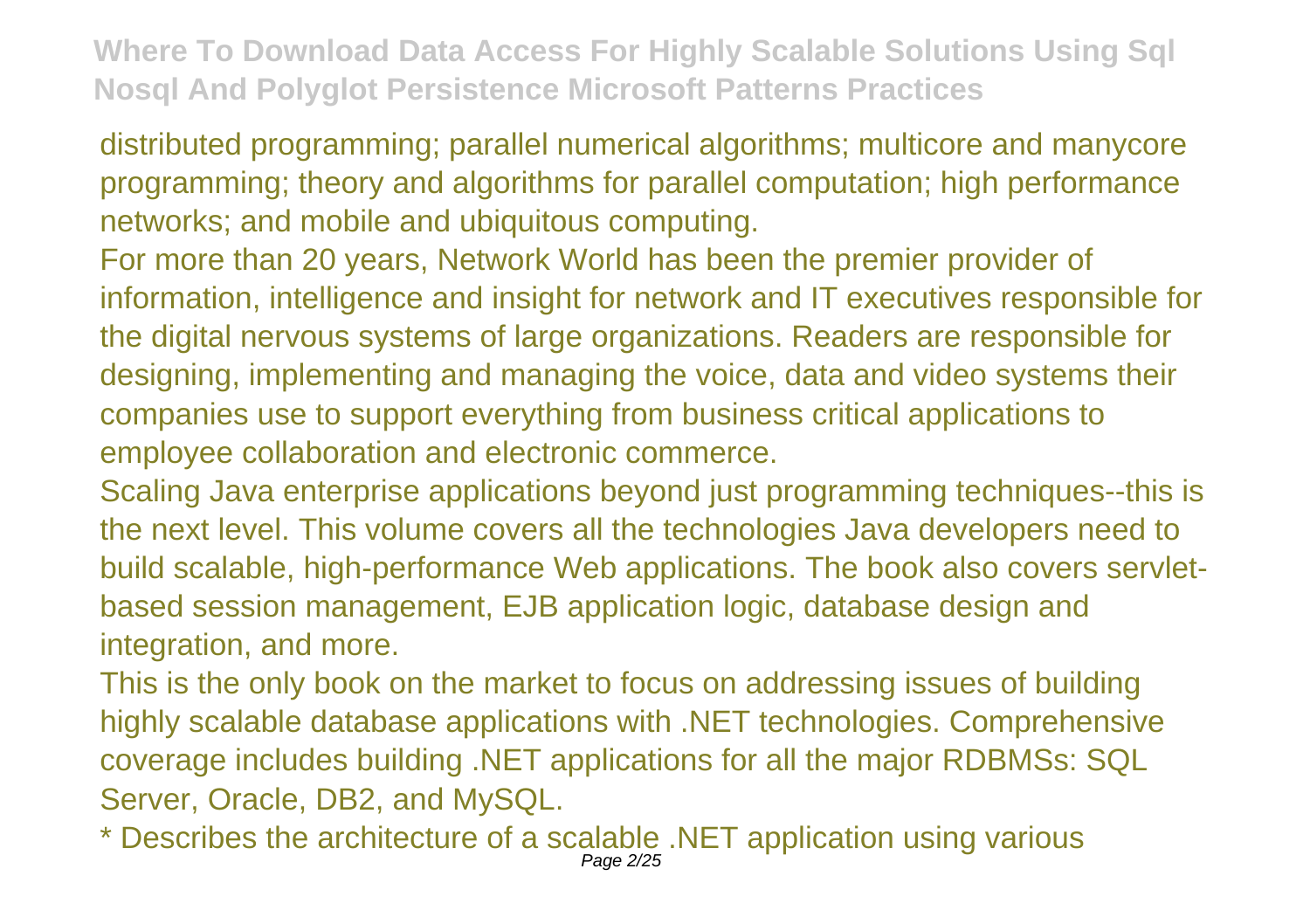Microsoft technologies not only .NET but also SQL Server 2000. \* Focuses the importance of correct design to avoid scalability problems in production. \* Gives a thorough overview of scalability design suitable for IT Architects, system designers and developers. \* Teaches the essential application frameworks to enhance scalability in a multi tiered application.

The two volume set LNCS 6443 and LNCS 6444 constitutes the proceedings of the 17th International Conference on Neural Information Processing, ICONIP 2010, held in Sydney, Australia, in November 2010. The 146 regular session papers presented were carefully reviewed and selected from 470 submissions. The papers of part I are organized in topical sections on neurodynamics, computational neuroscience and cognitive science, data and text processing, adaptive algorithms, bio-inspired algorithms, and hierarchical methods. The second volume is structured in topical sections on brain computer interface, kernel methods, computational advance in bioinformatics, self-organizing maps and their applications, machine learning applications to image analysis, and applications.

The LNCS journal Transactions on Large-Scale Data- and Knowledge-Centered Systems focuses on data management, knowledge discovery, and knowledge processing, which are core and hot topics in computer science. Since the 1990s, Page 3/25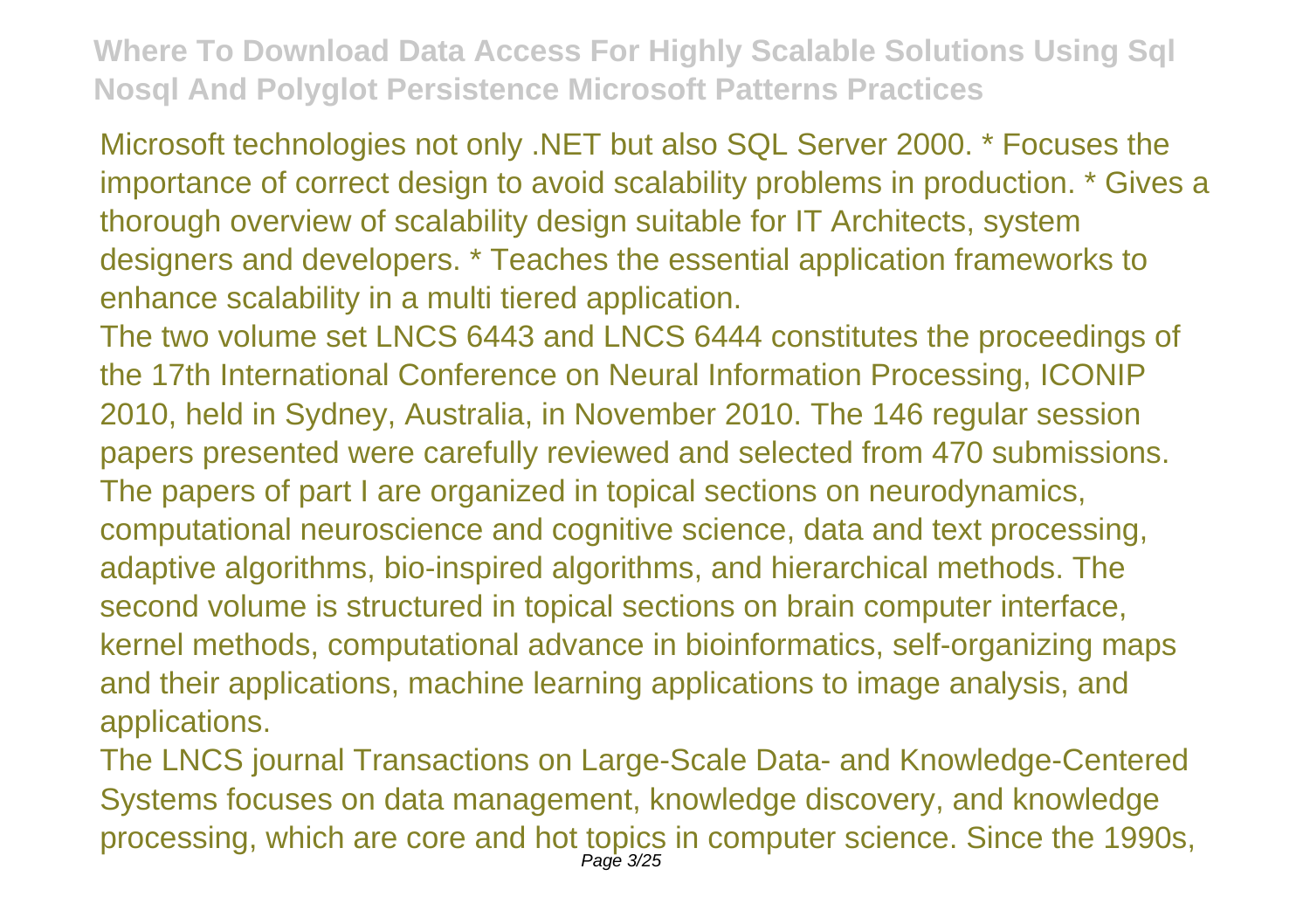the Internet has become the main driving force behind application development in all domains. An increase in the demand for resource sharing across different sites connected through networks has led to an evolution of data- and knowledgemanagement systems from centralized systems to decentralized systems enabling large-scale distributed applications providing high scalability. Current decentralized systems still focus on data and knowledge as their main resource. Feasibility of these systems relies basically on P2P (peer-to-peer) techniques and the support of agent systems with scaling and decentralized control. Synergy between grids, P2P systems, and agent technologies is the key to data- and knowledge-centered systems in large-scale environments. This, the 42nd issue of Transactions on Large-Scale Data- and Knowledge-Centered Systems, consists of five revised selected regular papers, presenting the following topics: Privacy-Preserving Top-k Query Processing in Distributed Systems; Trust Factors and Insider Threats in Permissioned Distributed Ledgers: An Analytical Study and Evaluation of Popular DLT Frameworks; Polystore and Tensor Data Model for Logical Data Independence and Impedance Mismatch in Big Data Analytics; A General Framework for Multiple Choice Question Answering Based on Mutual Information and Reinforced Co-occurrence; Rejig: A Scalable Online Algorithm for Cache Server Configuration Changes.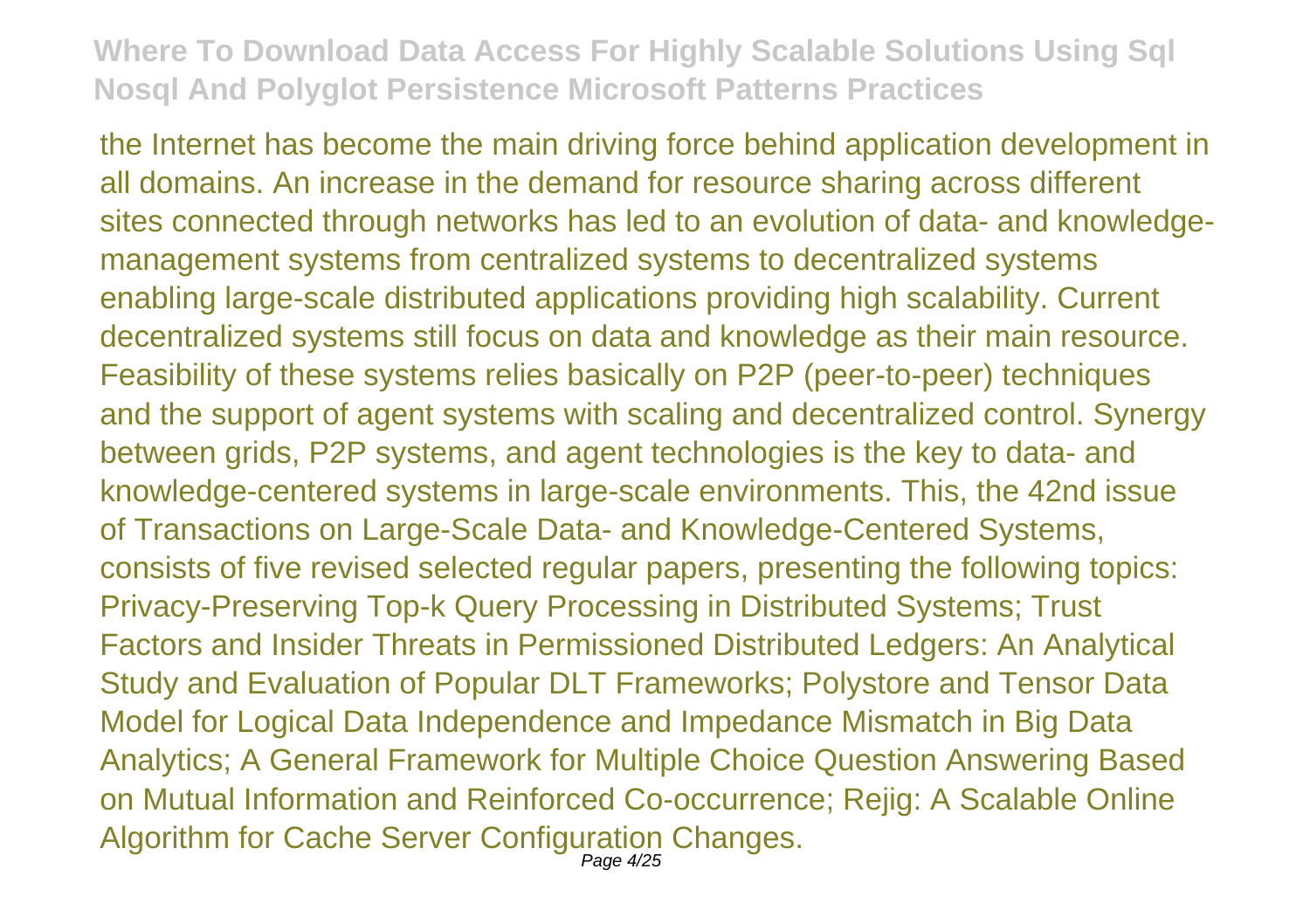Embedded and ubiquitous computing systems have considerably increased their scope of application over the past few years, and they now also include missiand business-critical scenarios. The advances call for a variety of compelling sues, including dependability, real-time, quality-of-service, autonomy, resource constraints, seamless interaction, middleware support, modeling, veri?cation, validation, etc. The International Workshop on Software Technologies for Future Embedded and Ubiquitous Systems (SEUS) brings together experts in the ?eld of emb- ded and ubiquitous computing systems with the aim of exchanging ideas and advancing the state of the art about the above-mentioned issues. I was honored to chair the sixth edition of the workshop, which continued the tradition of past editions with high-quality research results. I was particularly pleased to host the workshop in the wonderful scenario of Capri, with its stunning views and traditions. The workshop started in 2003 as an IEEE event, and then in 2007 it became a ?agship event of the IFIP Working Group 10.2 on embedded systems. The last few editions, held in Hakodate (Japan), Vienna (Austria), Seattle (USA), Gyeongju (Korea), and Santorini (Greece), were co-located with the IEEE ternationalSymposiumonObject/Component/Service-OrientedReal-TimeDtributed Computing (ISORC). This year, SEUS was held as a stand-alone event for the ?rst time, and, - spite the additionalorganizationaldi?culties, it resultedina Page 5/25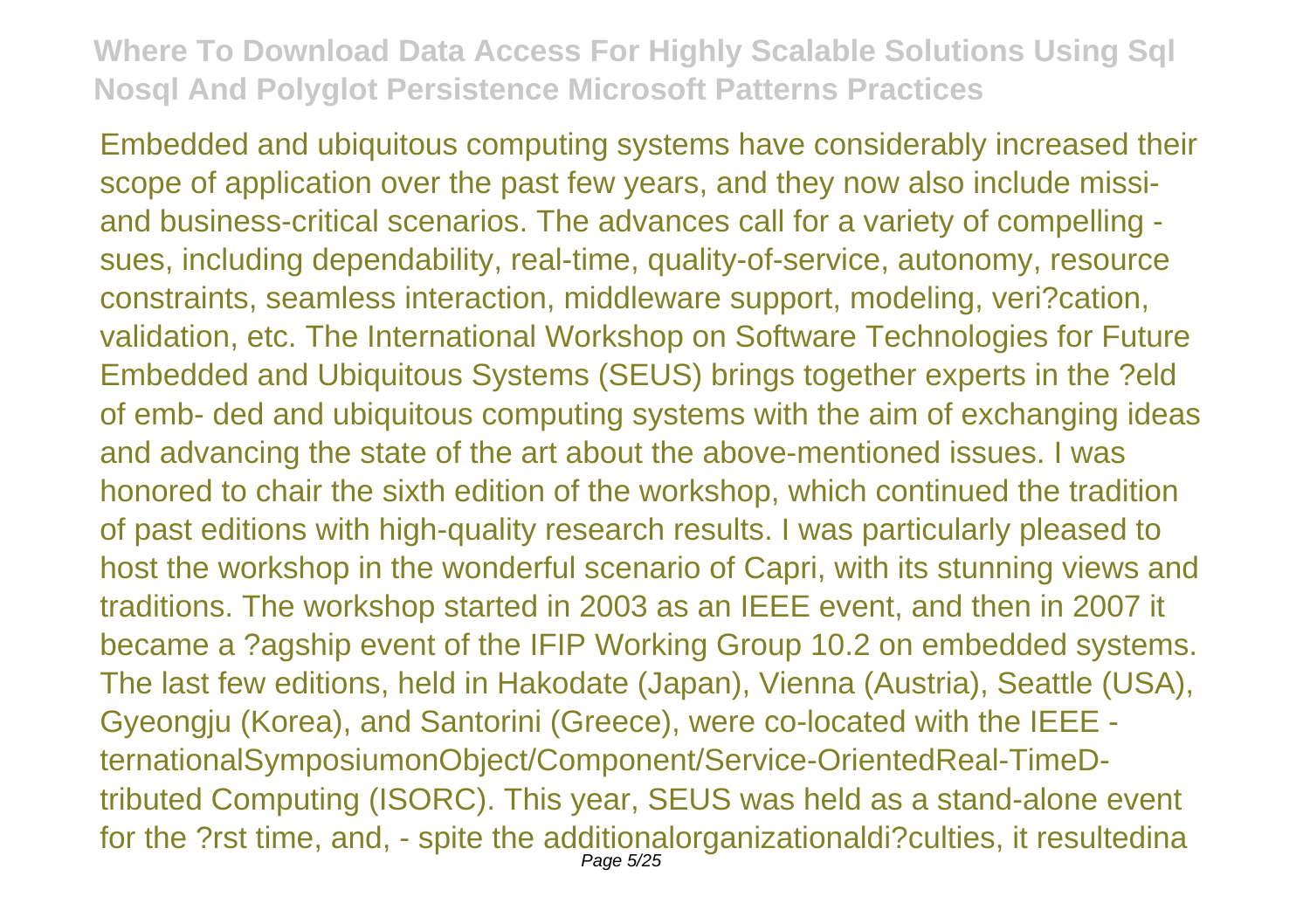high-qualityevent, with papers from four continents (from USA, Europe, East Asia and Australia), (co-) authored and presented from senior scientists coming from academia or leading industrial research centers.

Storage Systems: Organization, Performance, Coding, Reliability and Their Data Processing was motivated by the 1988 Redundant Array of

Inexpensive/Independent Disks proposal to replace large form factor mainframe disks with an array of commodity disks. Disk loads are balanced by striping data into strips—with one strip per disk— and storage reliability is enhanced via replication or erasure coding, which at best dedicates k strips per stripe to tolerate k disk failures. Flash memories have resulted in a paradigm shift with Solid State Drives (SSDs) replacing Hard Disk Drives (HDDs) for high performance applications. RAID and Flash have resulted in the emergence of new storage companies, namely EMC, NetApp, SanDisk, and Purestorage, and a multibillion-dollar storage market. Key new conferences and publications are reviewed in this book. The goal of the book is to expose students, researchers, and IT professionals to the more important developments in storage systems, while covering the evolution of storage technologies, traditional and novel databases, and novel sources of data. We describe several prototypes: FAWN at CMU, RAMCloud at Stanford, and Lightstore at MIT; Oracle's Exadata, AWS' Page 6/25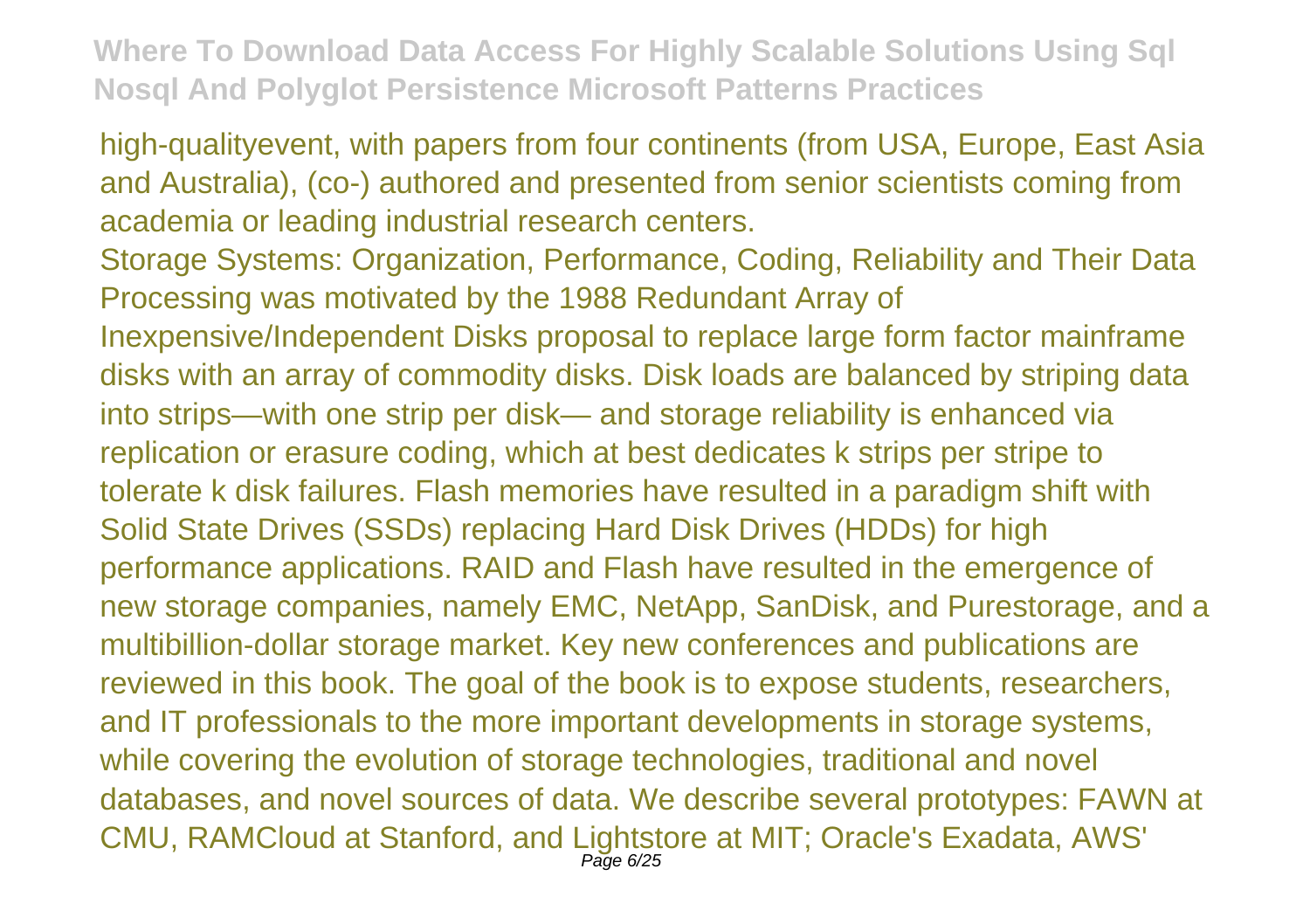Aurora, Alibaba's PolarDB, Fungible Data Center; and author's paper designs for cloud storage, namely heterogeneous disk arrays and hierarchical RAID. • Surveys storage technologies and lists sources of data: measurements, text, audio, images, and video • Familiarizes with paradigms to improve performance: caching, prefetching, log-structured file systems, and merge-trees (LSMs) • Describes RAID organizations and analyzes their performance and reliability • Conserves storage via data compression, deduplication, compaction, and secures data via encryption • Specifies implications of storage technologies on performance and power consumption • Exemplifies database parallelism for big data, analytics, deep learning via multicore CPUs, GPUs, FPGAs, and ASICs, e.g., Google's Tensor Processing Units

Transaction processing is fundamental for many modern applications. These applications require the backend transaction processing engines to be available at all times as well as provide a massive horizontal scale for intensive transaction requests.Concurrency Control and Recovery features recent progress in research in online transaction processing. The book also showcases the authors' research on a highly scalable OLTP system. Its contents include the designs of an efficient multiple version storage engine, a scalable range optimistic concurrency control, high-performance Paxos-based log replication, global Page 7/25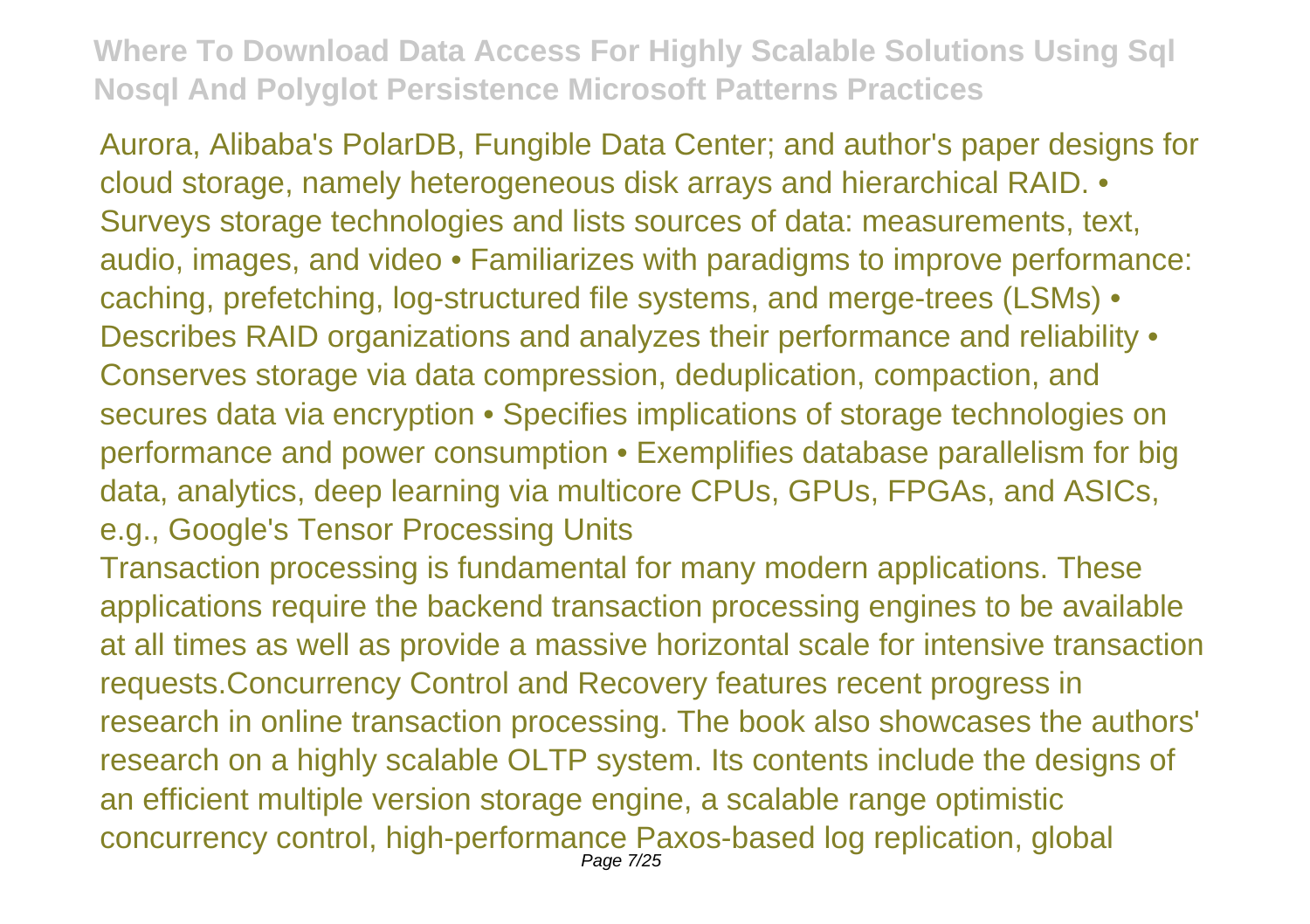snapshot isolation, and fast follower recovery.This book is written for professionals, researchers, and graduate students specialising in database systems and its related fields.

All applications use data, and most applications also need to store this data somewhere. In the world of business solutions, this often meant creating a relational database. However, relational technology is not always the best solution to meet the increasingly complex data-processing requirements of modern business systems, especially when this processing involves storing and retrieving massive amounts of data. The advent of NoSQL databases has changed the way in which organizations have started to think about the way in which they structure their data. There is no standard definition of what a NoSQL database is other than they are all non-relational. They are less generalized than relational databases, but the driving force behind most NoSQL databases is focused efficiency and high scalability. The downside of NoSQL is that no single database is likely to be able to support the complete range of business requirements mandated by your applications. How do you select the most appropriate database to use, or should you remain with the relational model? A modern business application is not restricted to using a single data store, and an increasing number of solutions are now based on a polyglot architecture. The key Page 8/25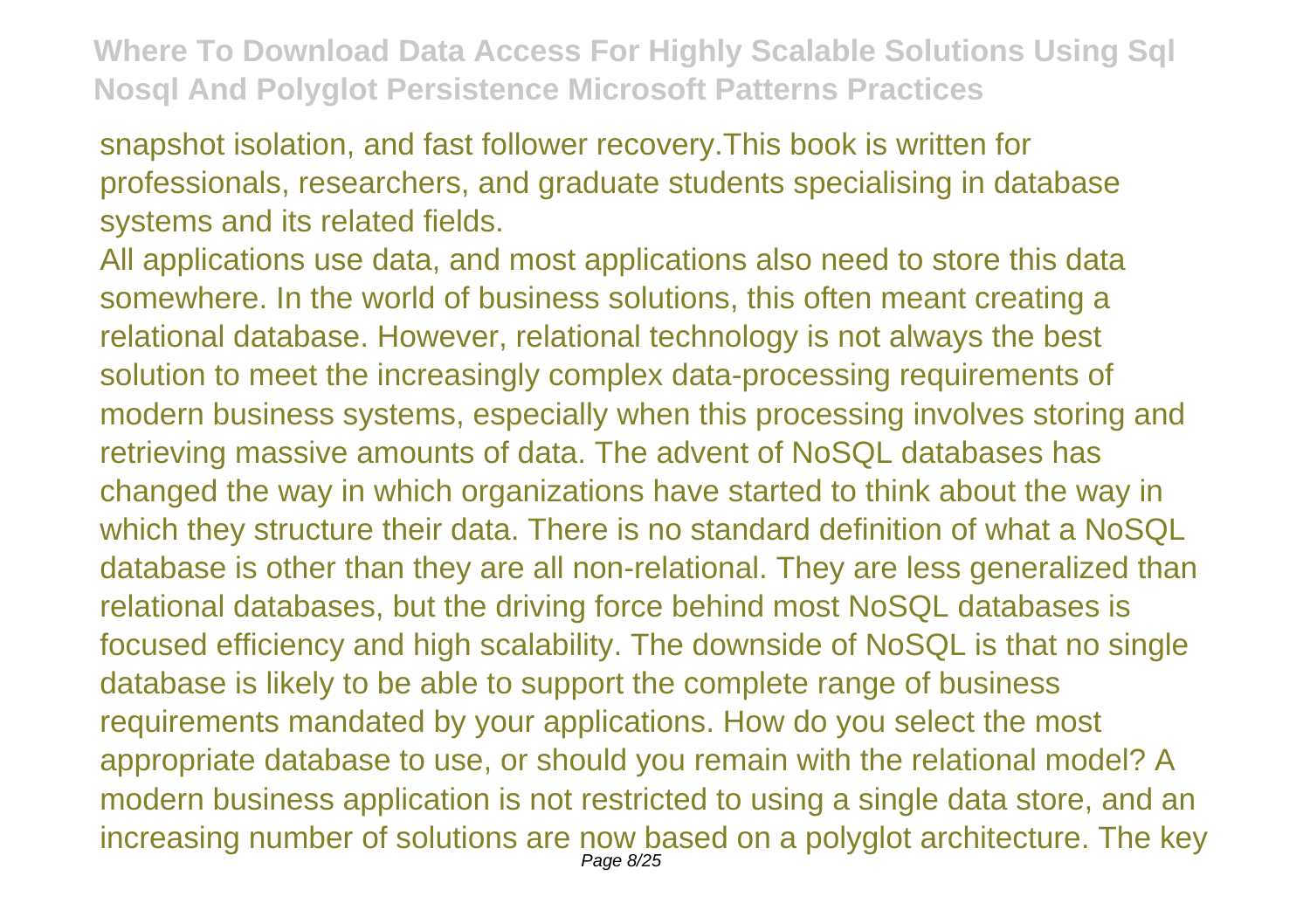to designing a successful application is to understand which databases best meet the needs of the various parts of the system, and how to combine these databases into a single, seamless solution. This guide helps you understand these challenges and enables you to apply the principles of NoSQL databases and polyglot solutions in your own environment. To help illustrate how to build a polyglot solution, this guide presents a case study of a fictitious company faced with building a highly scalable web application capable of supporting many thousands of concurrent users.

Born after World War II, large-scale experimental high-energy physics (HEP) has found itself limited ever since by available accelerator, detector and computing technologies. Accordingly, HEP has made significant contributions to the development of these fields, more often than not driving their innovations. The invention of the World Wide Web at CERN is merely the best-known example out of many. This book is the first comprehensive account to trace the history of this pioneering spirit in the field of computing technologies. It covers everything up to and including the present-day handling of the huge demands imposed upon grid and distributed computing by full-scale LHC operations—operations which have for years involved many thousands of collaborating members worldwide and accordingly provide the original and natural testbed for grid computing concepts. Page  $9/25$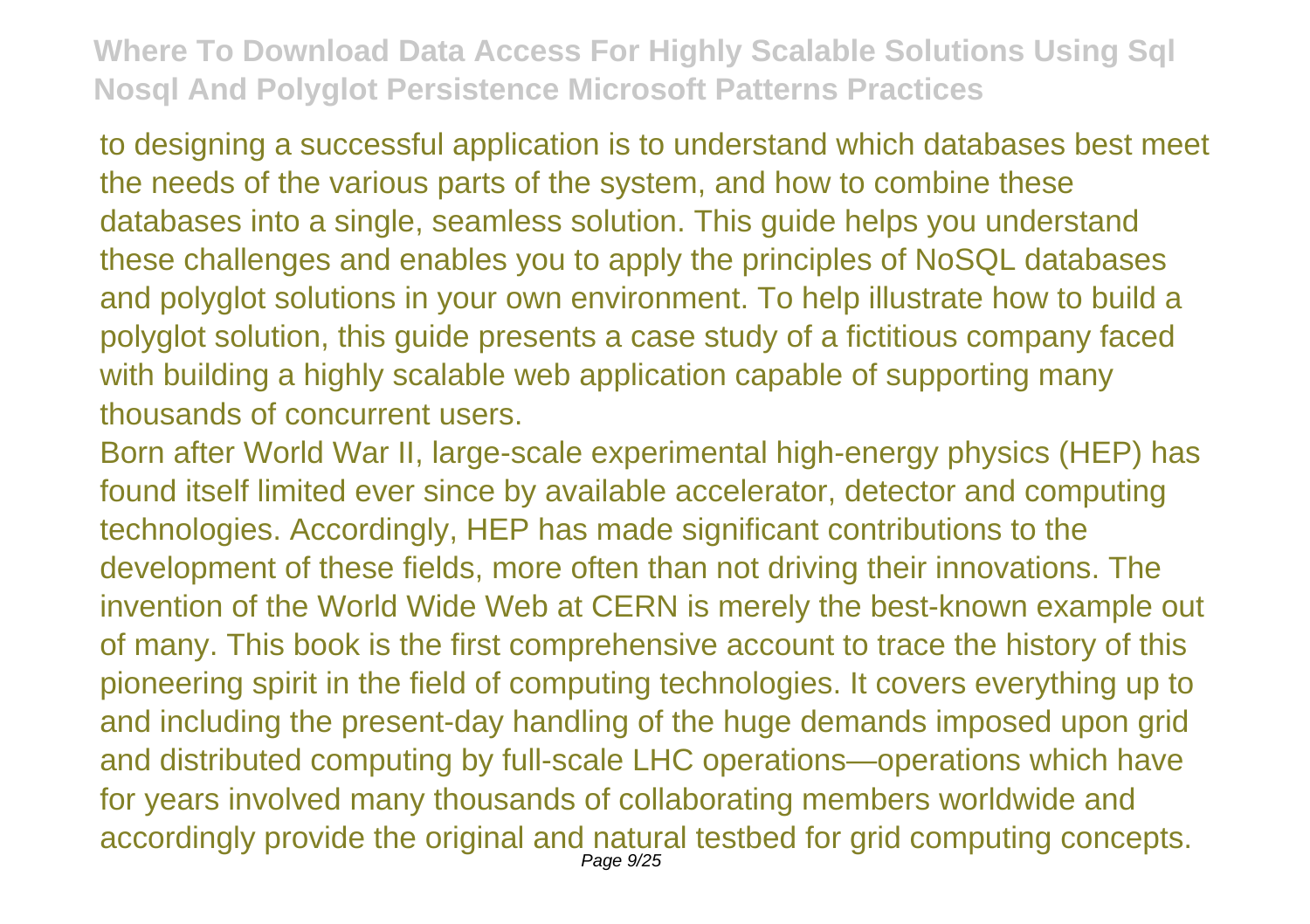This book takes the reader on a guided tour encompassing all relevant topics, including programming languages, software engineering, large databases, the Web, and grid- and cloud computing. The important issue of intellectual property regulations for distributed software engineering and computing is also addressed. Aptly, the book closes with a visionary chapter of what may lie ahead.

Approachable and requiring only basic understanding of physics and computer sciences, this book is intended for both education and research.

Data Access for Highly-Scalable SolutionsUsing SQL, NoSQL, and Polyglot PersistenceMicrosoft patterns & practices

Since 2008, Globe has been an annual international conference on data management in grid and peer-to-peer systems. Initially, grid and peer-to-peer systems experienced significant success in scientific and file sharing applications. Today, these systems cover the management of large, distributed and heterogeneous data. These systems are characterized by high heterogeneity, high autonomy and dynamics of nodes, dec- tralization of control and large-scale distribution of resources. Research on data m- agement in grid and peer-to-peer, relatively recent, aims to scale distributed systems and applications that require effective management of voluminous, large-scale distruted and heterogeneous data. The third edition of the international conference Page 10/25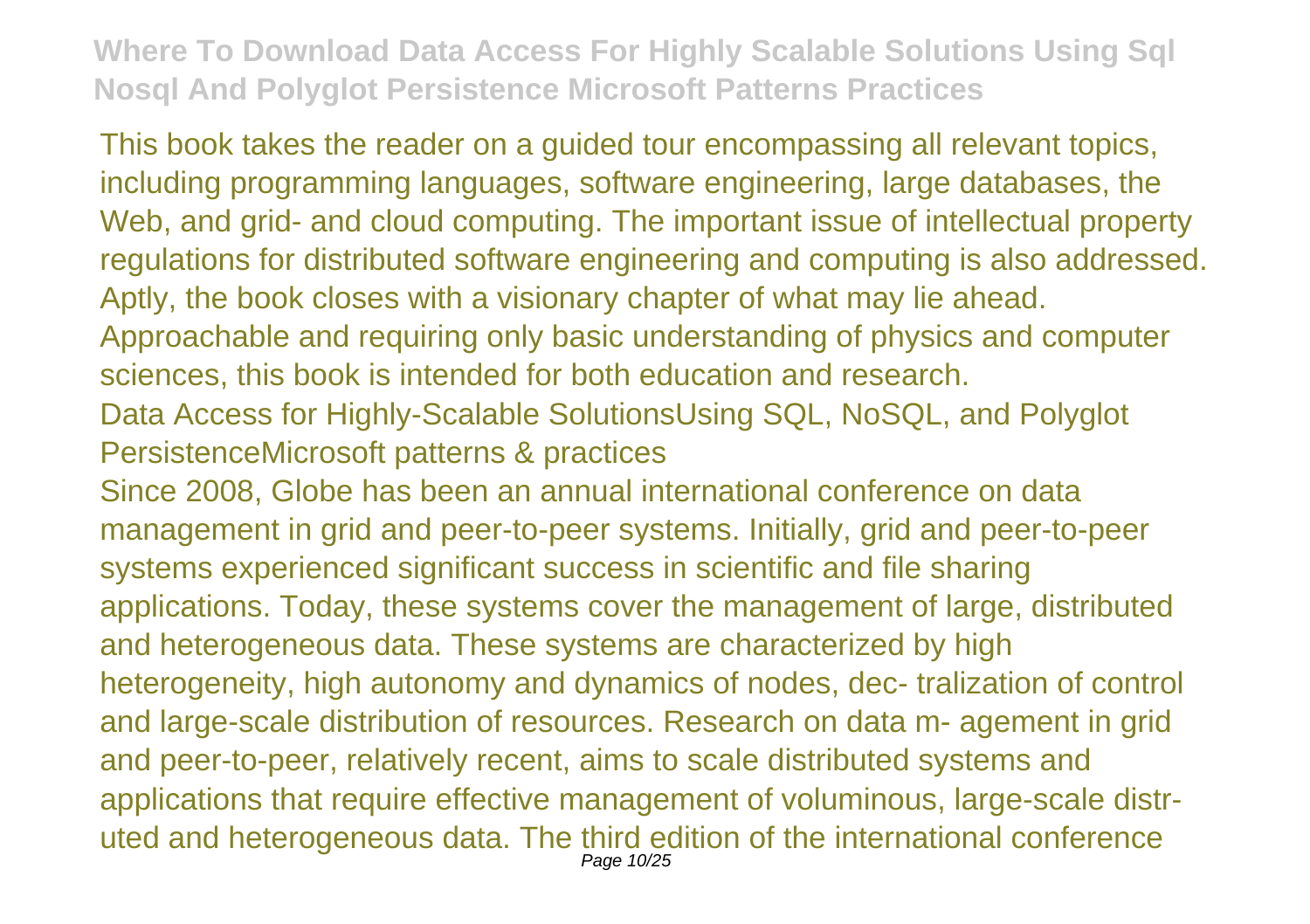Globe was held in Bilbao, Spain during September 1-2, 2010. Globe provided opportunities for academia or industry researchers to present and discuss the latest research and applications on data m- agement in grid and peer-to-peer systems. Globe 2010 received 26 papers from 15 countries. The reviewing process led to the acceptance of 13 papers for presentation at the conference and inclusion in this LNCS volume. Each paper was reviewed by at least two Program Committee members. The conference would not have been possible without the support of the Program Committee members, external reviewers, Organizing Committee, members of the DEXA conference and the authors. In particular, we would like to thank Gabriela Wagner and Roland Wagner (FAW, University of Linz) for their help in the reali- tion of this conference. Visualization and analysis tools, techniques, and algorithms have undergone a rapid evolution in recent decades to accommodate explosive growth in data size and complexity and to exploit emerging multi- and many-core computational platforms. High Performance Visualization: Enabling Extreme-Scale Scientific Insight focuses on the subset of scientific visualization concerned with algorithm design, implementation, and optimization for use on today's largest computational platforms. The book collects some of the most seminal work in the field, including algorithms and implementations running at the highest levels of Page 11/25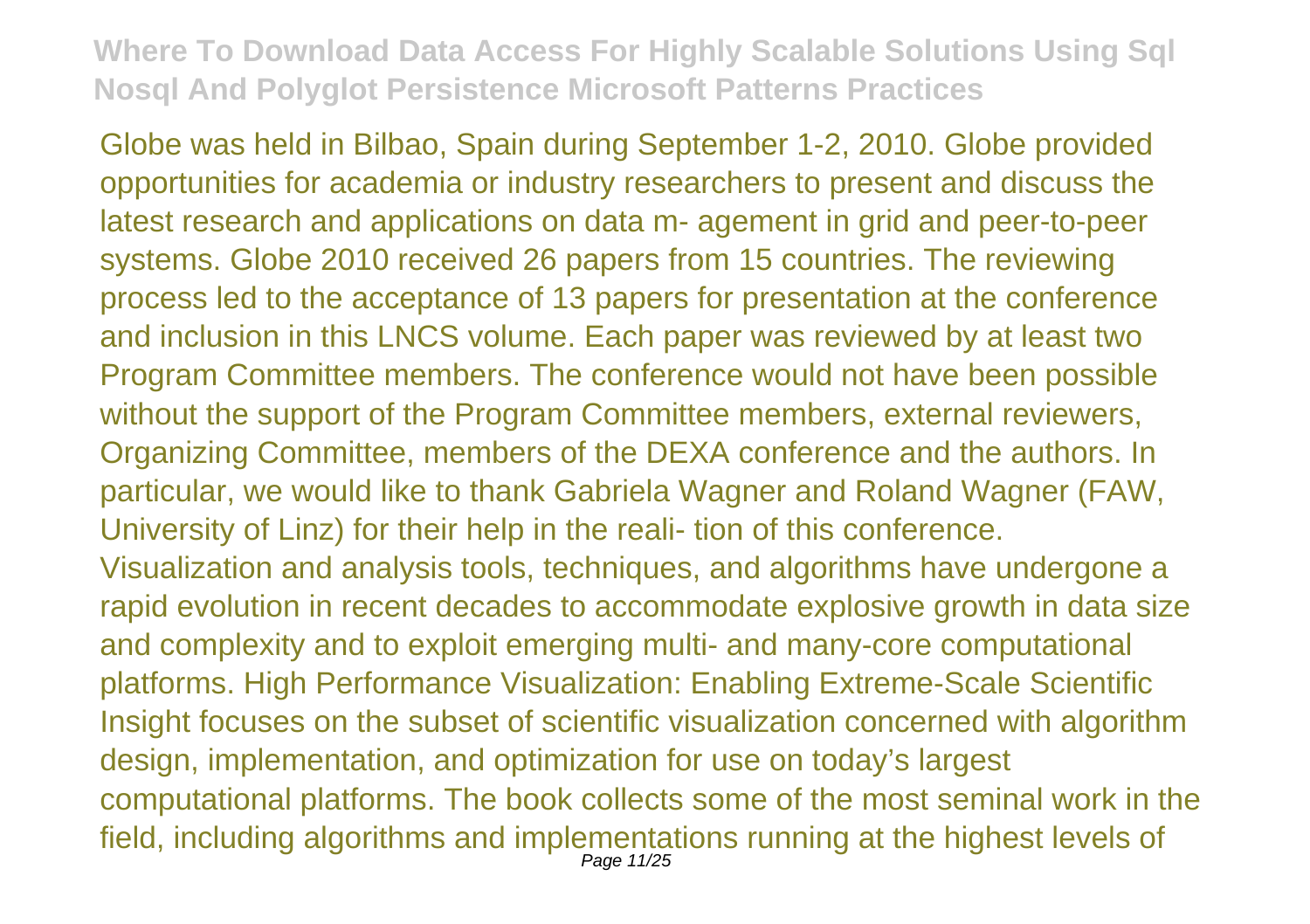concurrency and used by scientific researchers worldwide. After introducing the fundamental concepts of parallel visualization, the book explores approaches to accelerate visualization and analysis operations on high performance computing platforms. Looking to the future and anticipating changes to computational platforms in the transition from the petascale to exascale regime, it presents the main research challenges and describes several contemporary, high performance visualization implementations. Reflecting major concepts in high performance visualization, this book unifies a large and diverse body of computer science research, development, and practical applications. It describes the state of the art at the intersection of scientific visualization, large data, and high performance computing trends, giving readers the foundation to apply the concepts and carry out future research in this area.

The digital age has presented an exponential growth in the amount of data available to individuals looking to draw conclusions based on given or collected information across industries. Challenges associated with the analysis, security, sharing, storage, and visualization of large and complex data sets continue to plague data scientists and analysts alike as traditional data processing applications struggle to adequately manage big data. Big Data: Concepts, Methodologies, Tools, and Applications is a multi-volume compendium of Page 12/25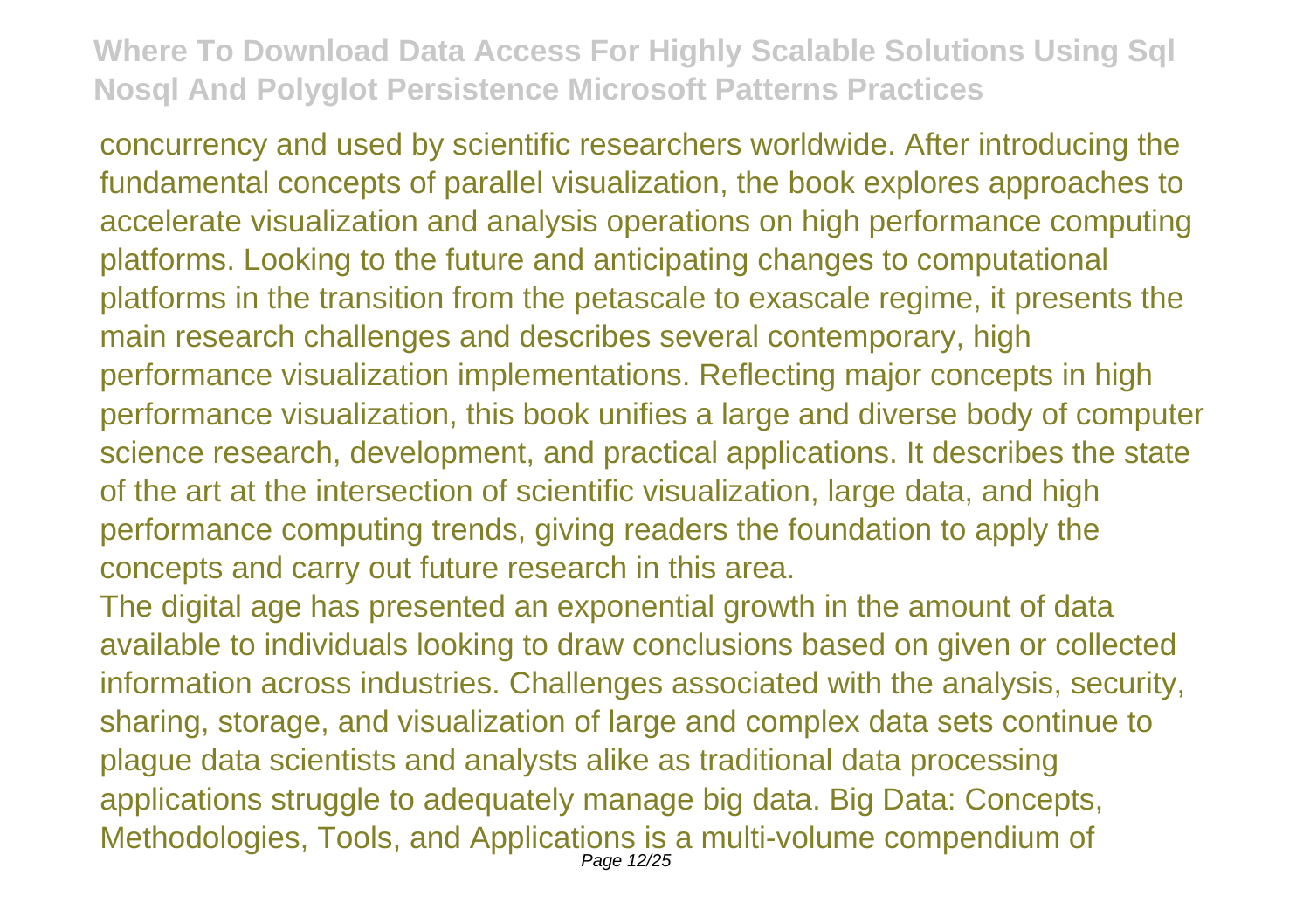research-based perspectives and solutions within the realm of large-scale and complex data sets. Taking a multidisciplinary approach, this publication presents exhaustive coverage of crucial topics in the field of big data including diverse applications, storage solutions, analysis techniques, and methods for searching and transferring large data sets, in addition to security issues. Emphasizing essential research in the field of data science, this publication is an ideal reference source for data analysts, IT professionals, researchers, and academics.

This book constitutes the workshop proceedings of the 23rd International Conference on Database Systems for Advanced Applications, DASFAA 2018, held in Gold Coast, QLD, Australia, in May 2018. The 23 full papers presented were carefully selected and reviewed from 44 submissions to the four following workshops: the 5th International Workshop on Big Data Management and Service, BDMS 2018; the Third International Workshop on Big Data Quality Management, BDQM 2018; the Second International Workshop on Graph Data Management and Analysis, GDMA 2018; and the 5th International Workshop on Semantic Computing and Personalization, SeCoP 2018. Because of the explosion of unstructured data that is generated by individuals and organizations, a new storage paradigm that is called object storage has been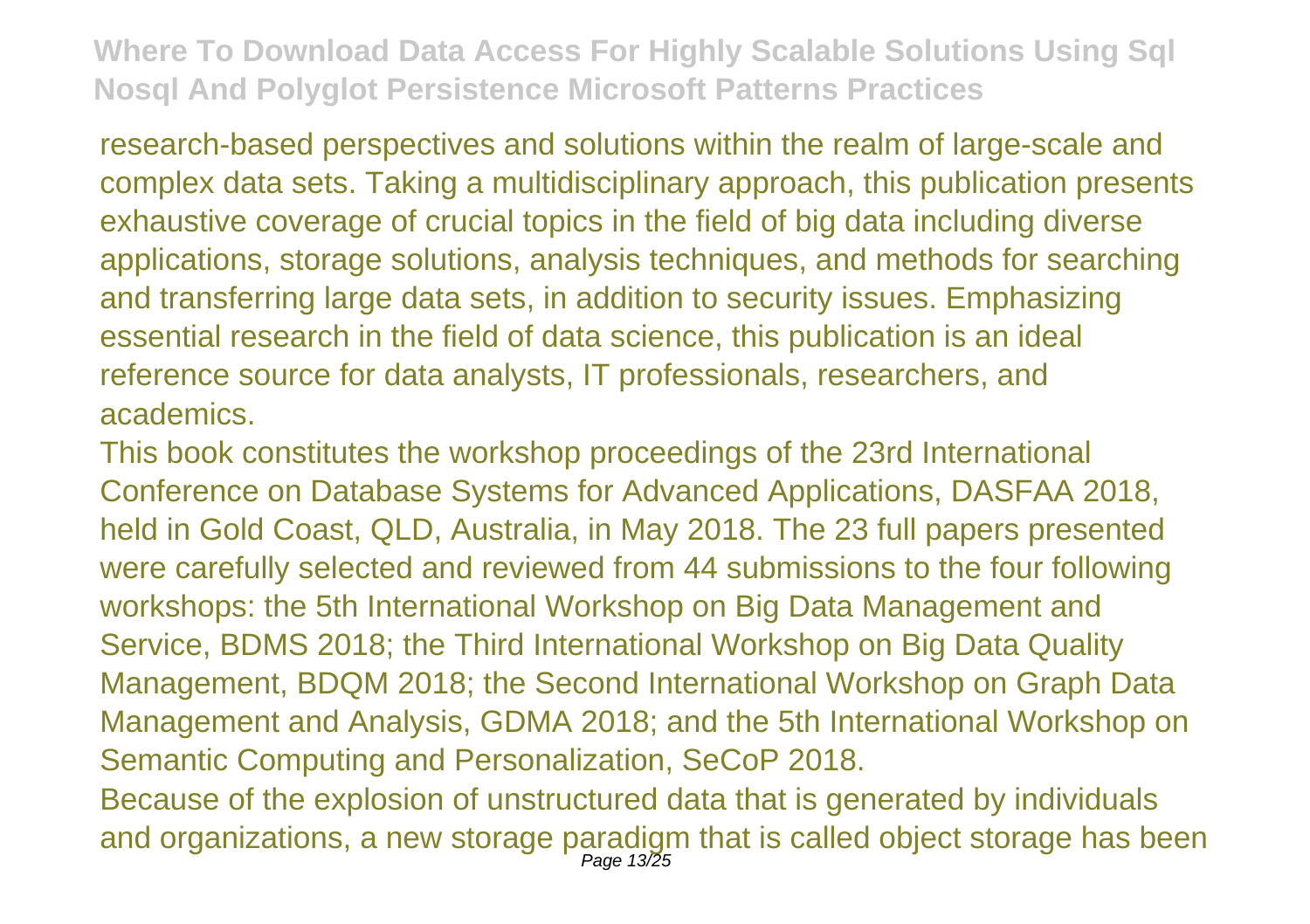developed. Object storage stores data in a flat namespace that scales to trillions of objects. The design of object storage also simplifies how users access data, supporting new types of applications and allowing users to access data by using various methods, including mobile devices and web applications. Data distribution and management are also simplified, allowing greater collaboration across the globe. OpenStack Swift is an emerging open source object storage software platform that is widely used for cloud storage. IBM® Spectrum Scale, which is based on IBM General Parallel File System (IBM GPFSTM) technology, is a high-performance and proven product that is used to store data for thousands of mission-critical commercial installations worldwide. Throughout this IBM RedpaperTM publication, IBM SpectrumTM Scale is used to refer to GPFS. The examples in this paper are based on IBM Spectrum ScaleTM V4.2.2. IBM Spectrum Scale also automates common storage management tasks, such as tiering and archiving at scale. Together, IBM Spectrum Scale and OpenStack Swift provide an enterprise-class object storage solution that efficiently stores, distributes, and retains critical data. This paper provides instructions about setting up and configuring IBM Spectrum Scale Object Storage that is based on OpenStack Swift. It also provides an initial set of preferred practices that ensure optimal performance and reliability. This paper is intended for administrators who Page 14/25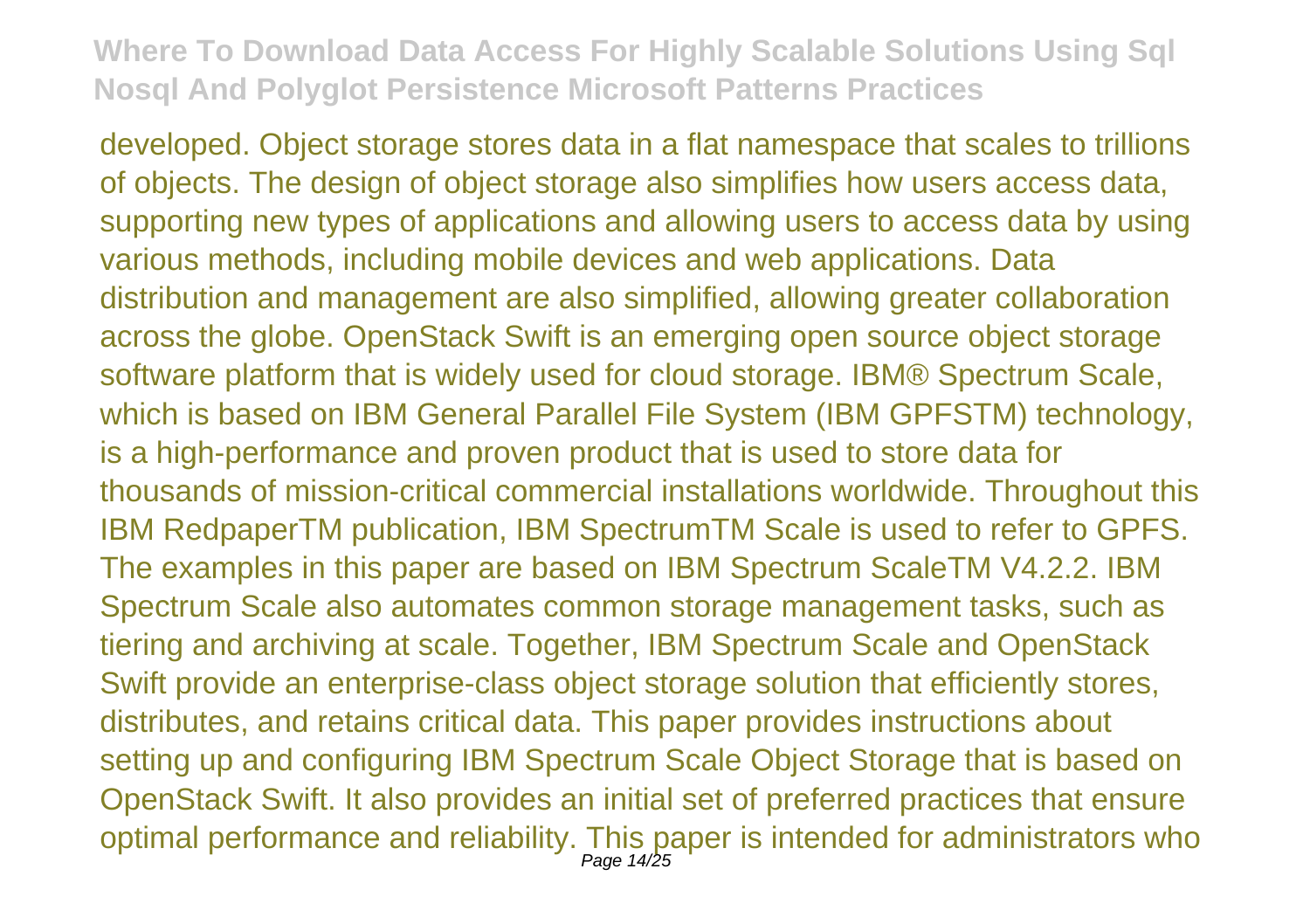are familiar with IBM Spectrum Scale and OpenStack Swift components. As open systems continue to replace traditional mainframe systems, system scalability is becoming an increasingly important topic. This guide offers techniques for designing reliable and scalable online transaction processing (OLTP) applications using Oracle. It covers hardware and I/O operation; benchmark and database monitoring systems; Oracle internals, operation, and implementation; and UNIX operating system issues that impact Oracle performance and scalability. The CD-ROM contains source code for dbaman, code examples, and public domain software. Annotation copyrighted by Book News, Inc., Portland, OR

This IBM® RedpaperTM publication gives readers a broad understanding of IBM BluemixTM cloud application development platform capabilities. Providing a platform as a service (PaaS) environment as one of its run times, along with containers and virtual machines, Bluemix uses the Cloud Foundry project as one of its open source technologies to accelerate new application development and DevOps methods. It provides optimized and flexible workloads, enables continuous availability, and simplifies delivery and manageability of an application by providing prebuilt services and hosting capabilities. The paper reviews the Bluemix architecture, explains how it works, describes key concepts and Page 15/25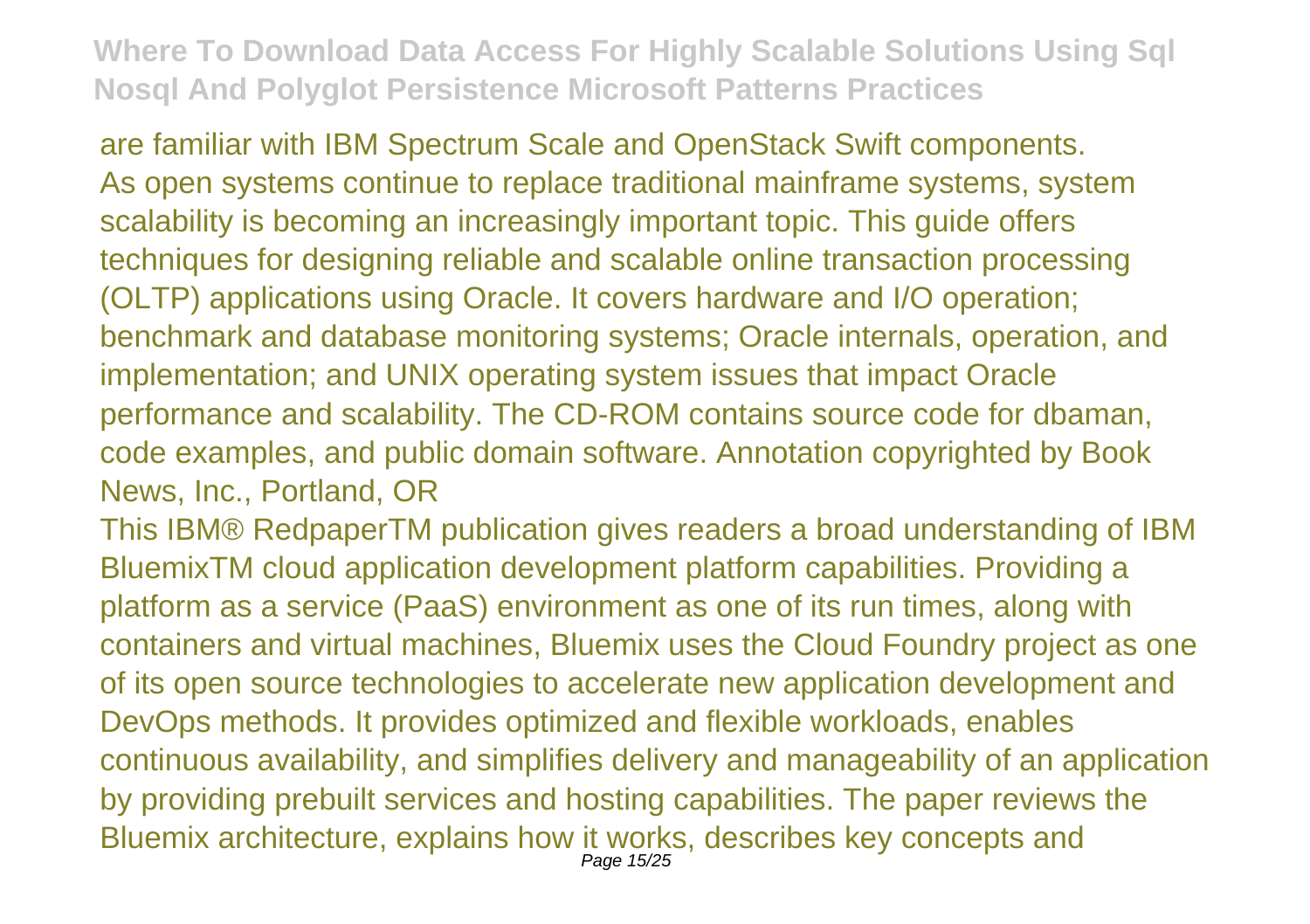components, and provides an overview of Bluemix security. It also covers the various Bluemix service categories and the services within each category. This information will help anyone who is interested in exploring the potential and capabilities of Bluemix and its services.

What Alison's book offers over most or all of the other books on the market is that Alison is able to take a highly technical topic and present it in a manner that is easy to comprehend. It is a book that the reader will often want to read from cover to cover, but it can also act as an excellent reference. The CD includes all source code from the book, sample databases, and complete applications. Grid Computing and Cluster Computing are advanced topics and latest trends in computer science that find a place in the computer science and information technology curricula of many engineering institutes and universities today. Divided into two parts—Part I, Grid Computing and Part II, Cluster Computing—, this compact and concise text strives to make the concepts of grid computing and cluster computing comprehensible to the students through its fine presentation and accessible style. Part I of the book enables the student not only to understand the concepts involved in grid computing but also to build their own grids for specific applications. Similarly, as today supercomputers are being built using cluster computing architectures, Part II provides an insight into the basic Page 16/25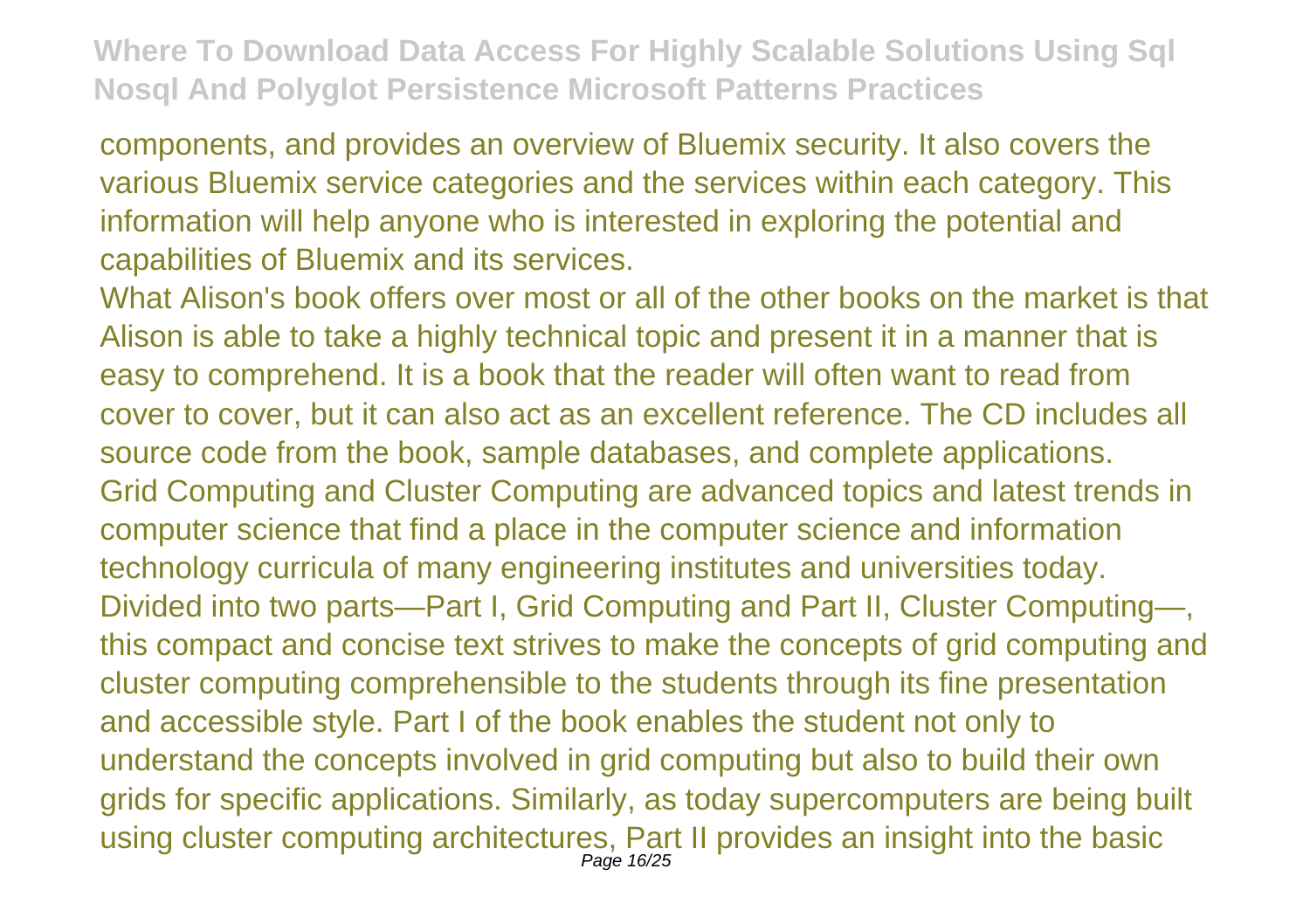principles involved in cluster computing and equips the readers with the knowledge to build their own clusters in-house. Diagrams are used to illustrate the concepts discussed and to enable the reader to actually construct a grid or a cluster himself. The book is intended as a text for undergraduate and postgraduate students of computer science and engineering, information technology (B.Tech./M.Tech. Computer Science and Engineering/IT), and postgraduate students of computer science/information technology (M.Sc. Computer Science and M.Sc. IT). Besides, practising engineers and computer science professionals should find the text very useful.

This book highlights the different types of data architecture and illustrates the many possibilities hidden behind the term "Big Data", from the usage of No-SQL databases to the deployment of stream analytics architecture, machine learning, and governance. Scalable Big Data Architecture covers real-world, concrete industry use cases that leverage complex distributed applications , which involve web applications, RESTful API, and high throughput of large amount of data stored in highly scalable No-SQL data stores such as Couchbase and Elasticsearch. This book demonstrates how data processing can be done at scale from the usage of NoSQL datastores to the combination of Big Data distribution. When the data processing is too complex and involves different Page 17/25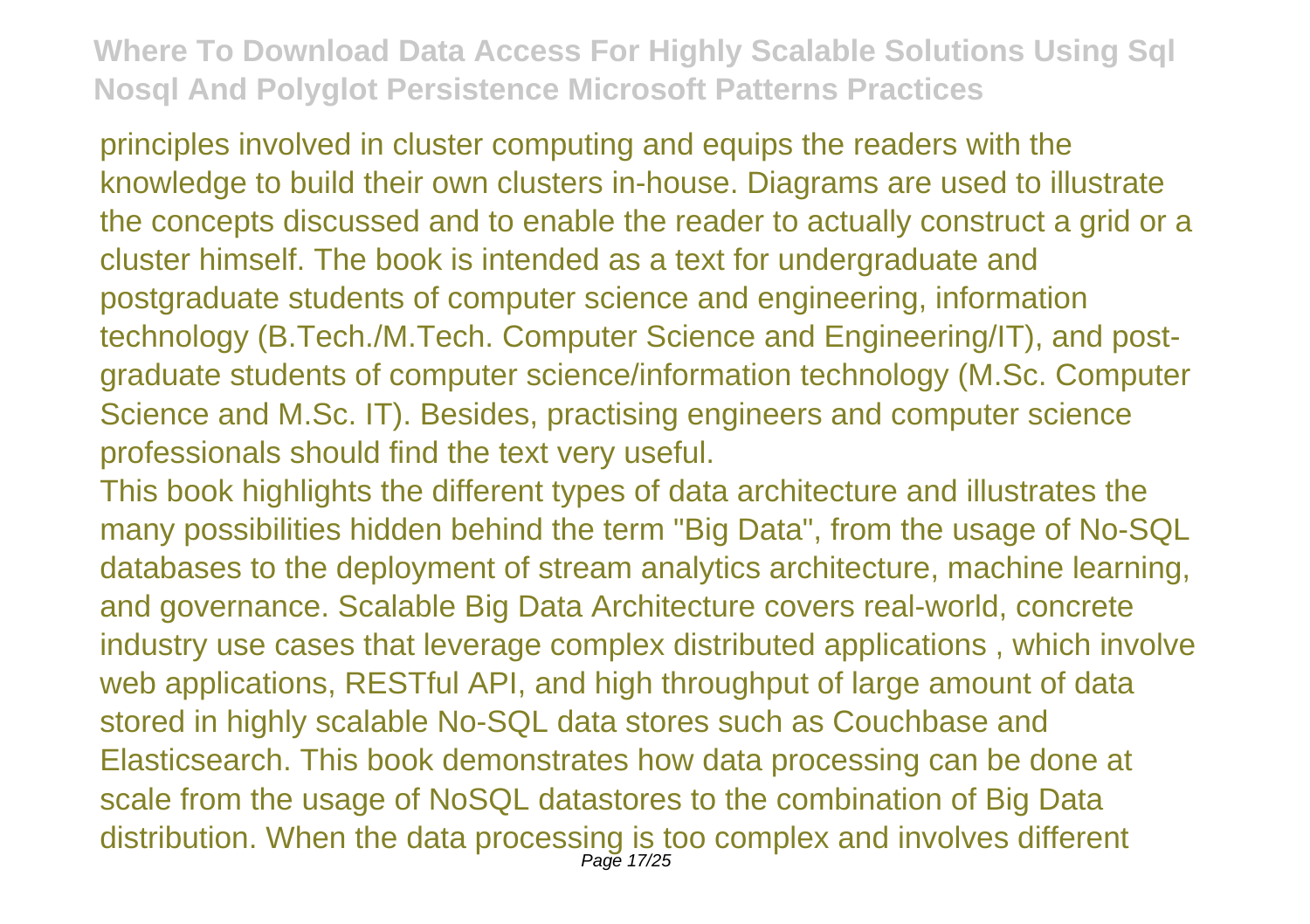processing topology like long running jobs, stream processing, multiple data sources correlation, and machine learning, it's often necessary to delegate the load to Hadoop or Spark and use the No-SQL to serve processed data in real time. This book shows you how to choose a relevant combination of big data technologies available within the Hadoop ecosystem. It focuses on processing long jobs, architecture, stream data patterns, log analysis, and real time analytics. Every pattern is illustrated with practical examples, which use the different open sourceprojects such as Logstash, Spark, Kafka, and so on. Traditional data infrastructures are built for digesting and rendering data synthesis and analytics from large amount of data. This book helps you to understand why you should consider using machine learning algorithms early on in the project, before being overwhelmed by constraints imposed by dealing with the high throughput of Big data. Scalable Big Data Architecture is for developers, data architects, and data scientists looking for a better understanding of how to choose the most relevant pattern for a Big Data project and which tools to integrate into that pattern.

In the last two decades, the biannual ECPPM (European Conference on Product and Process Modelling) conference series has provided a unique platform for the presentation and discussion of the most recent advances with regard to the ICT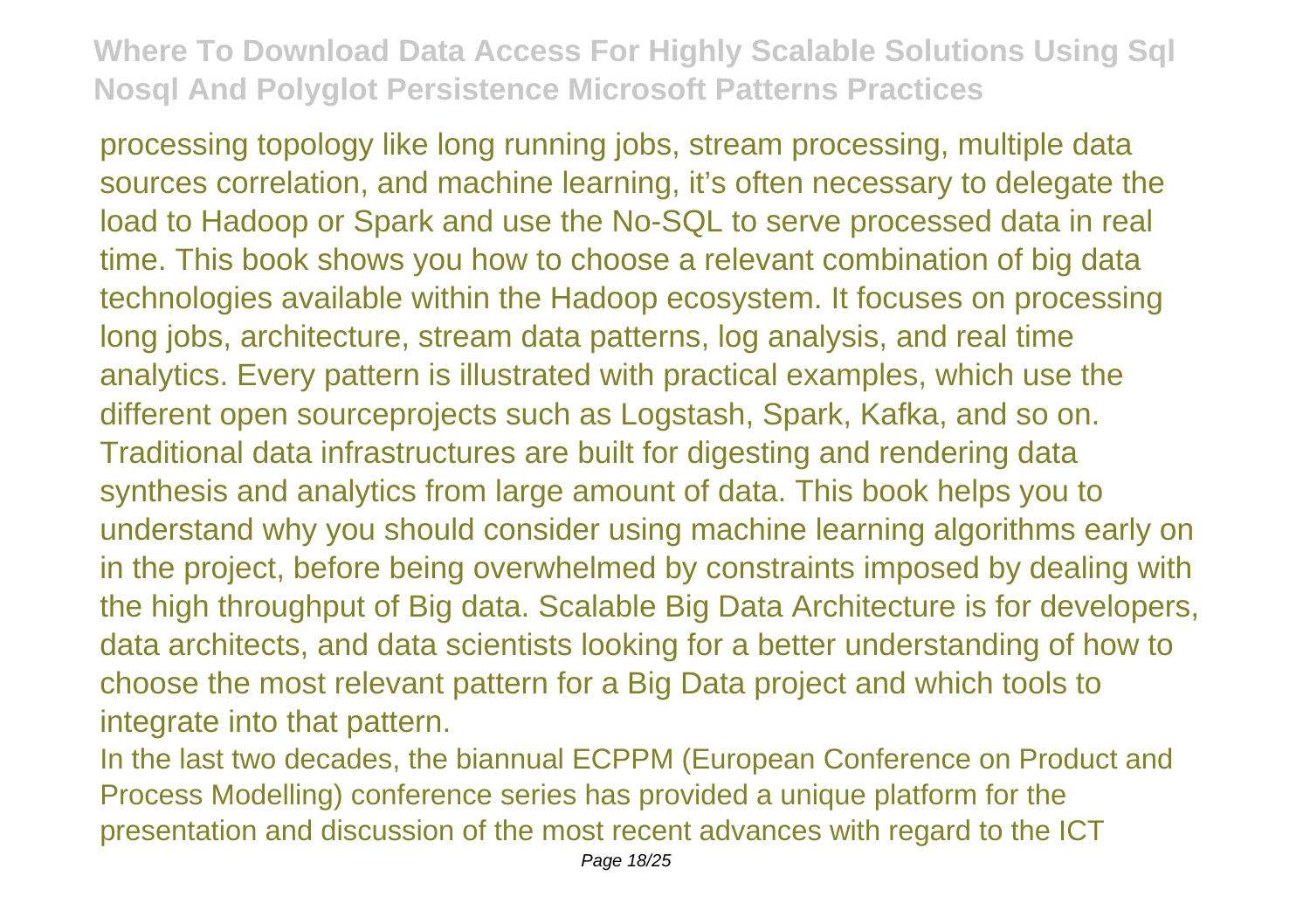#### (Information and Communication Technology) applications in the AEC/FM (Architecture, Engineering, Construction and

This book examines the field of parallel database management systems and illustrates the great variety of solutions based on a shared-storage or a shared-nothing architecture. Constantly dropping memory prices and the desire to operate with lowlatency responses on large sets of data paved the way for main memory-based parallel database management systems. However, this area is currently dominated by the shared-nothing approach in order to preserve the in-memory performance advantage by processing data locally on each server. The main argument this book makes is that such an unilateral development will cease due to the combination of the following three trends: a) Today's network technology features remote direct memory access (RDMA) and narrows the performance gap between accessing main memory on a server and of a remote server to and even below a single order of magnitude. b) Modern storage systems scale gracefully, are elastic and provide high-availability. c) A modern storage system such as Stanford's RAM Cloud even keeps all data resident in the main memory. Exploiting these characteristics in the context of a main memory-based parallel database management system is desirable. The book demonstrates that the advent of RDMA-enabled network technology makes the creation of a parallel main memory DBMS based on a shared-storage approach feasible.

The purpose of this book is to provide an up-to-date and systematical introduction to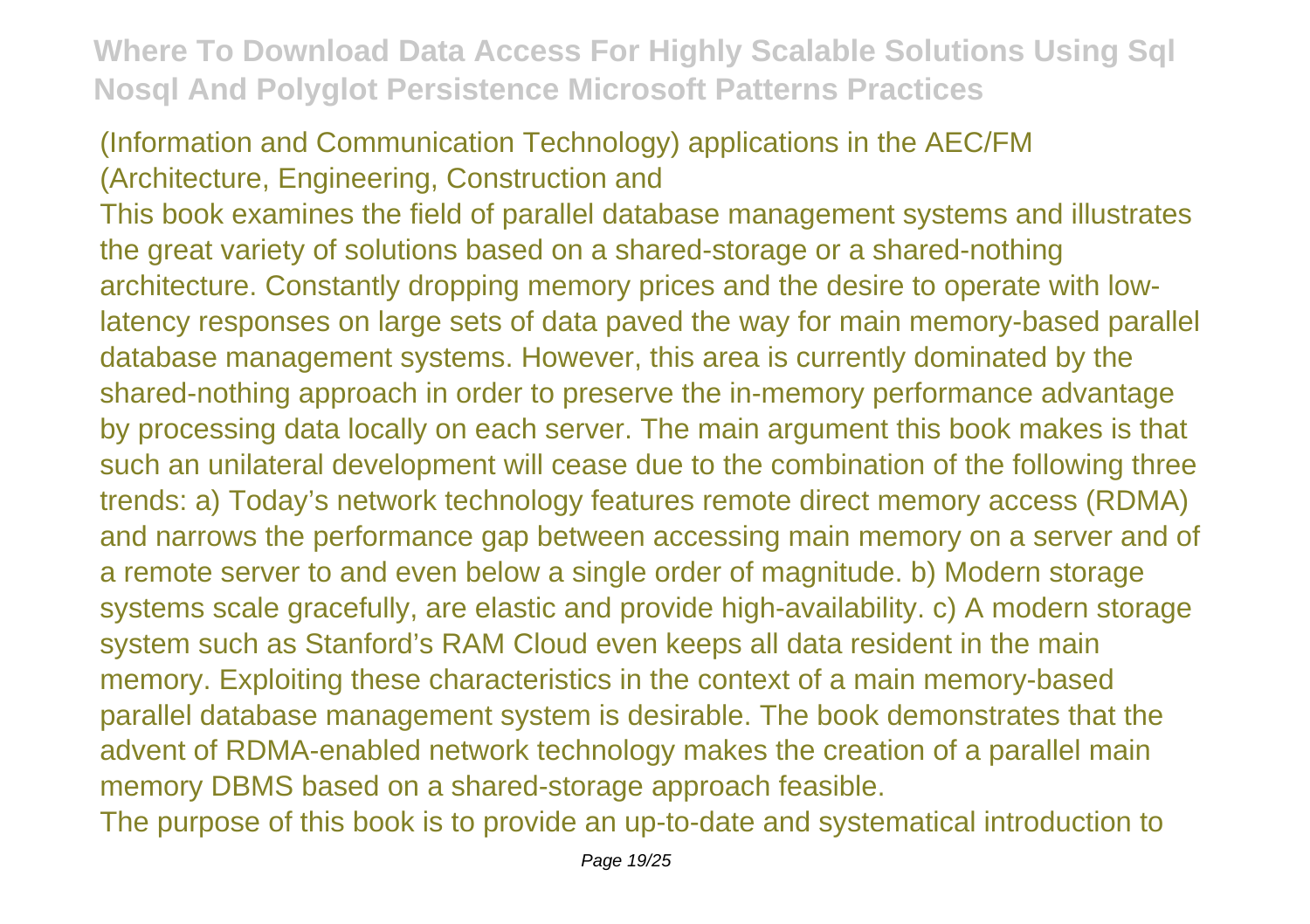the principles and algorithms of machine learning. The definition of learning is broad enough to include most tasks that we commonly call "learning" tasks, as we use the word in daily life. It is also broad enough to encompass computers that improve from experience in quite straightforward ways. The book will be of interest to industrial engineers and scientists as well as academics who wish to pursue machine learning. The book is intended for both graduate and postgraduate students in fields such as computer science, cybernetics, system sciences, engineering, statistics, and social sciences, and as a reference for software professionals and practitioners. The wide scope of the book provides a good introduction to many approaches of machine learning, and it is also the source of useful bibliographical information. A guide to the installation and configuration of Oracle9i RAC covers such topics as the design of RAC clusters, configuration of TAF, and monitoring and tuning RAC

applications.

This book constitutes the thoroughly refereed post proceedings of the International Conference on Information Networking, ICOIN 2004, held in Busan, Korea, in February 2004. The 104 revised full papers presented were carefully selected during two rounds of reviewing and revision. The papers are organized in topical sections on mobile Internet and ubiquitous computing; QoS, measurement and performance analysis; highspeed network technologies; next generation Internet architecture; security; and Internet applications.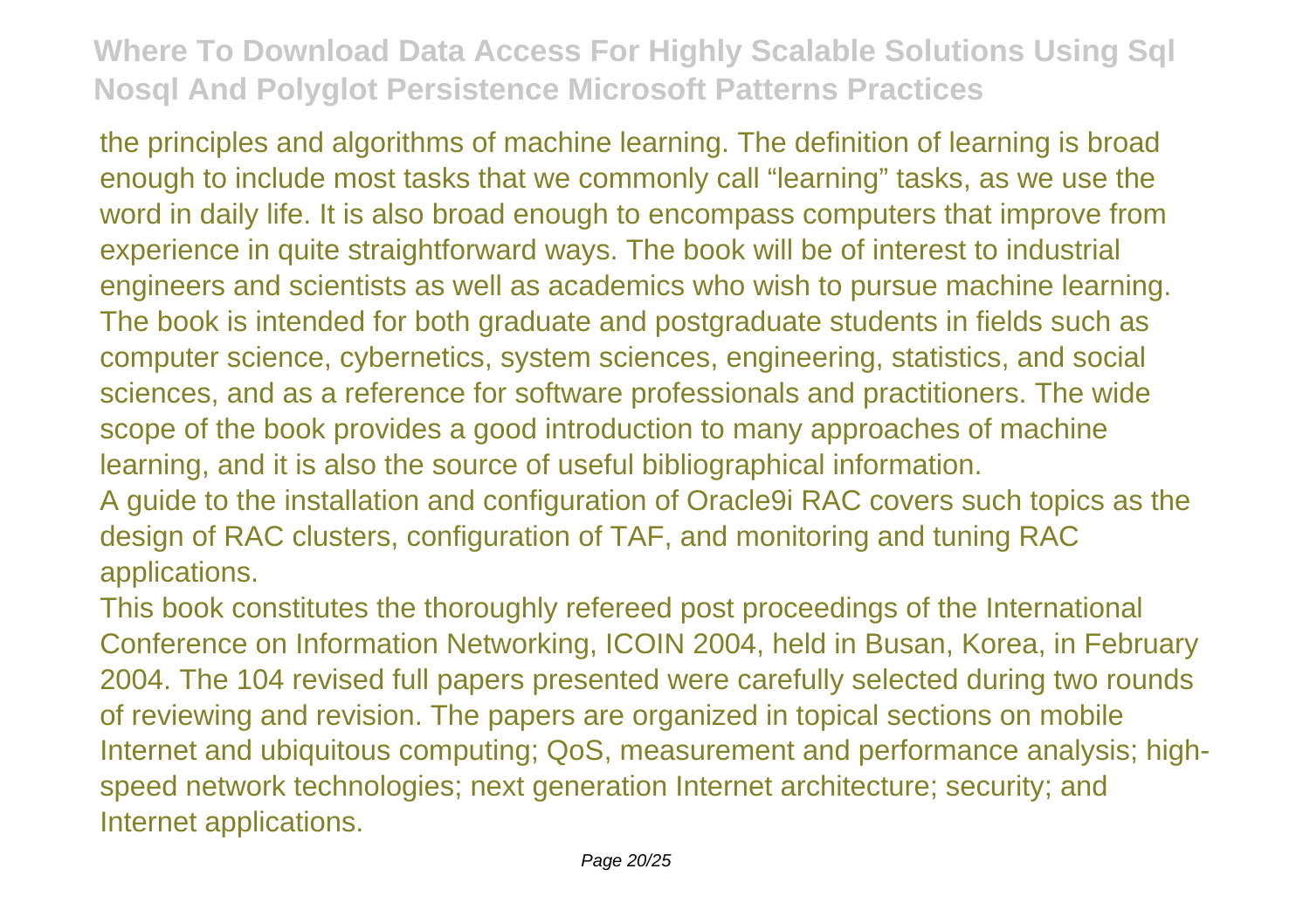First complete book in the market to quickly get developers up-to-speed with VB.NET. \* Explains how to plan and implement scalable application designs using .NET 2.0 and both traditional and Service Oriented (SOA) models. \* Gives detailed overview advice across the whole breadth of the project from platform to application to database in order to provide a comprehensive treatment rather than just focus on one particular issue. \* Uses the very latest version of Web Services Enhancements (WSE 3.0) when most competing titles still use the previous version (WSE 2.0 or WSE 1.0) and includes detailed consideration of the new Windows Server System and advises how to select the correct setup for your project.5

This book constitutes the workshop proceedings of the 16th International Conference on Database Systems for Advanced Applications, DASFAA 2011, held in Hong Kong, China, in April 2011. The volume contains six workshops, each focusing on specific research issues that contribute to the main themes of the DASFAA conference: The First International Workshop on Graph-structured Data Bases (GDB 2011); the First International Workshop on Spatial Information Modeling, Management and Mining (SIM3 2011); the International Workshop on Flash-based Database Systems (FlashDB 2011); the Second International Workshop on Social Networks and Social Media Mining on the Web (SNSMW 2011); the First International Workshop on Data Management for Emerging Network Infrastructures (DaMEN 2011); and the Fourth International Workshop on Data Quality in Integration Systems (DQIS 2011).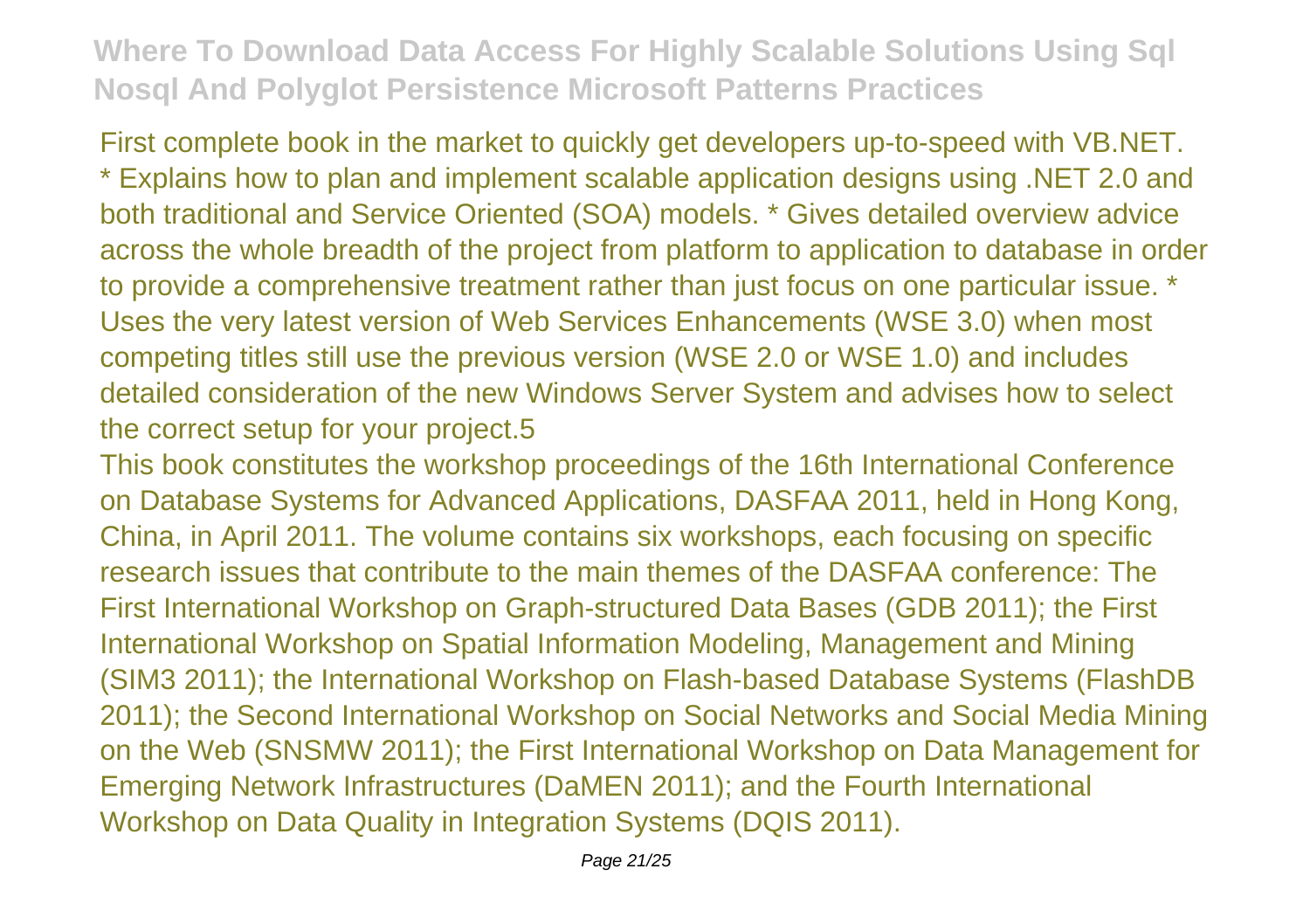As the age of Big Data emerges, it becomes necessary to take the five dimensions of Big Data- volume, variety, velocity, volatility, and veracity- and focus these dimensions towards one critical emphasis - value. The Encyclopedia of Business Analytics and Optimization confronts the challenges of information retrieval in the age of Big Data by exploring recent advances in the areas of knowledge management, data visualization, interdisciplinary communication, and others. Through its critical approach and practical application, this book will be a must-have reference for any professional, leader, analyst, or manager interested in making the most of the knowledge resources at their disposal. Give users the real-time experience they expect, by using Elixir and Phoenix Channels to build applications that instantly react to changes and reflect the application's true state. Learn how Elixir and Phoenix make it easy and enjoyable to create real-time applications that scale to a large number of users. Apply system design and development best practices to create applications that are easy to maintain. Gain confidence by learning how to break your applications before your users do. Deploy applications with minimized resource use and maximized performance. Real-time applications come with real challenges persistent connections, multi-server deployment, and strict performance

requirements are just a few. Don't try to solve these challenges by yourself - use Page 22/25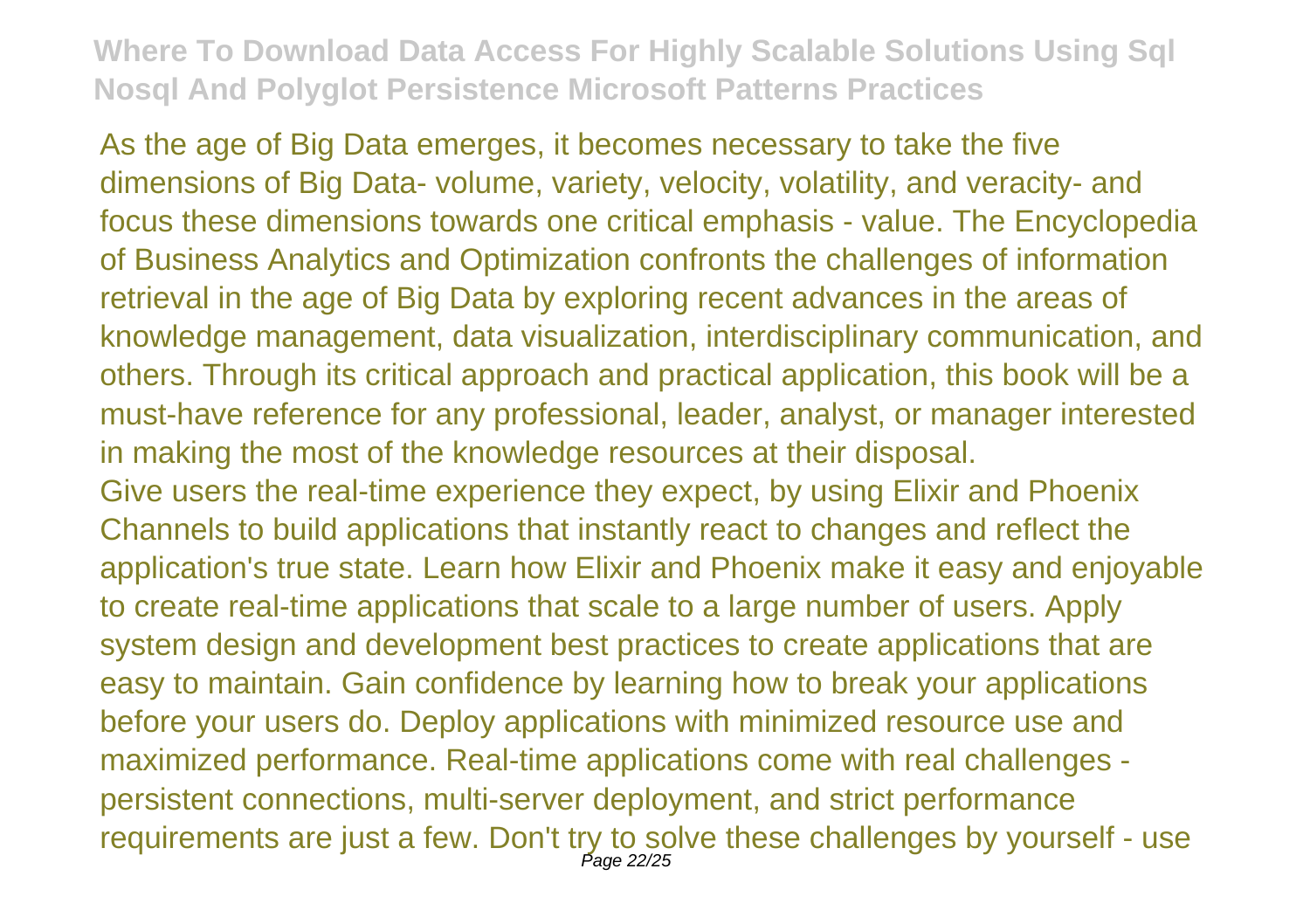a framework that handles them for you. Elixir and Phoenix Channels provide a solid foundation on which to build stable and scalable real-time applications. Build applications that thrive for years to come with the best-practices found in this book. Understand the magic of real-time communication by inspecting the WebSocket protocol in action. Avoid performance pitfalls early in the development lifecycle with a catalog of common problems and their solutions. Leverage GenStage to build a data pipeline that improves scalability. Break your application before your users do and confidently deploy them. Build a real-world project using solid application design and testing practices that help make future changes a breeze. Create distributed apps that can scale to many users with tools like Phoenix Tracker. Deploy and monitor your application with confidence and reduce outages. Deliver an exceptional real-time experience to your users, with easy maintenance, reduced operational costs, and maximized performance, using Elixir and Phoenix Channels. What You Need: You'll need Elixir 1.9+ and Erlang/OTP 22+ installed on a Mac OS X, Linux, or Windows machine. Prepare for Microsoft Exam 70-486—and help demonstrate your real-world mastery of developing ASP.NET MVC-based solutions. Designed for experienced developers ready to advance their status, Exam Ref focuses on the critical-thinking and decision-making acumen needed for success at the Microsoft Page 23/25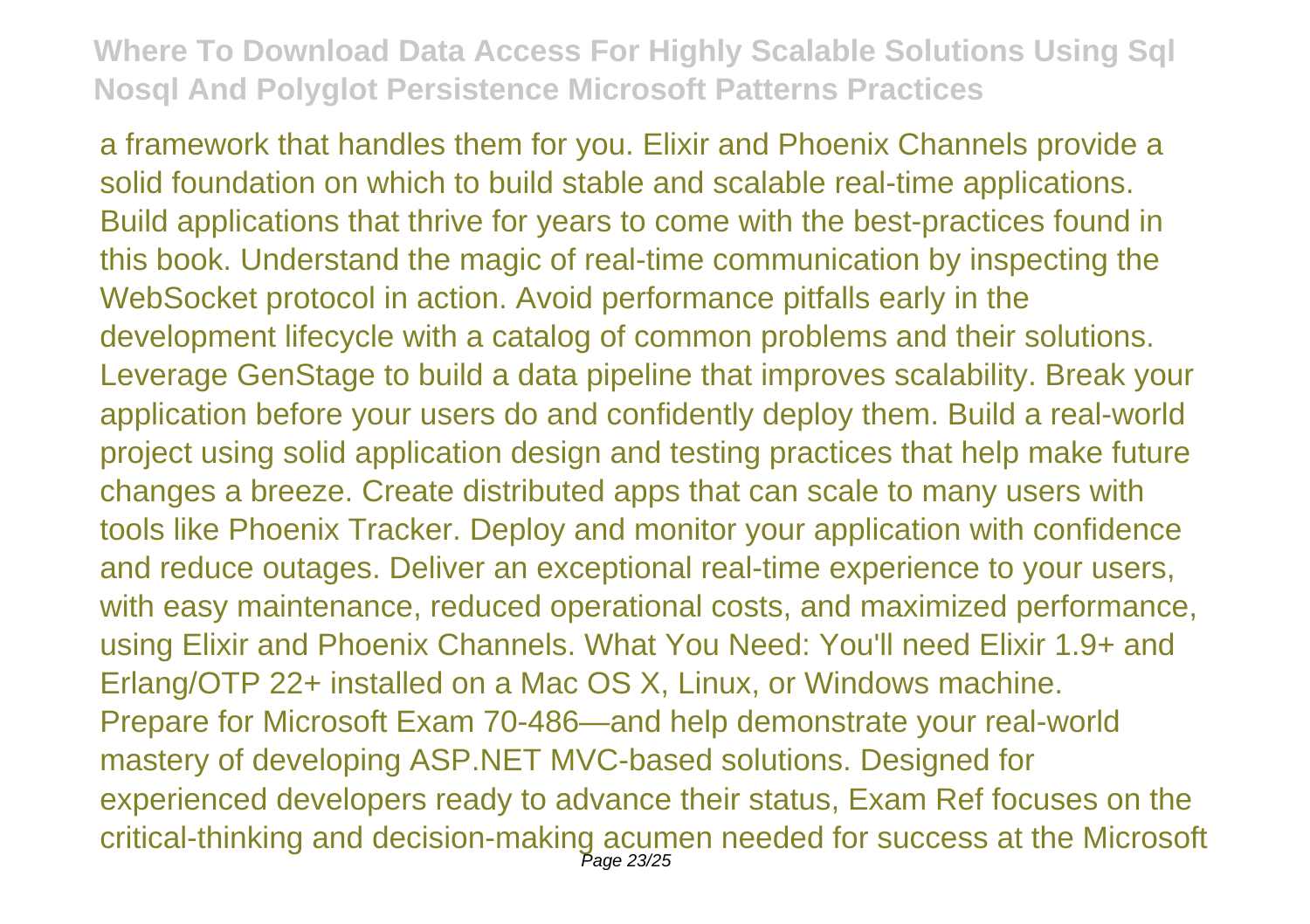Specialist level. Focus on the expertise measured by these objectives: Design the application architecture Design the user experience Develop the user experience Troubleshoot and debug web applications Design and implement security This Microsoft Exam Ref: Organizes its coverage by exam objectives. Features strategic, what-if scenarios to challenge you.

Data is at the center of many challenges in system design today. Difficult issues need to be figured out, such as scalability, consistency, reliability, efficiency, and maintainability. In addition, we have an overwhelming variety of tools, including relational databases, NoSQL datastores, stream or batch processors, and message brokers. What are the right choices for your application? How do you make sense of all these buzzwords? In this practical and comprehensive guide, author Martin Kleppmann helps you navigate this diverse landscape by examining the pros and cons of various technologies for processing and storing data. Software keeps changing, but the fundamental principles remain the same. With this book, software engineers and architects will learn how to apply those ideas in practice, and how to make full use of data in modern applications. Peer under the hood of the systems you already use, and learn how to use and operate them more effectively Make informed decisions by identifying the strengths and weaknesses of different tools Navigate the trade-offs around Page 24/25